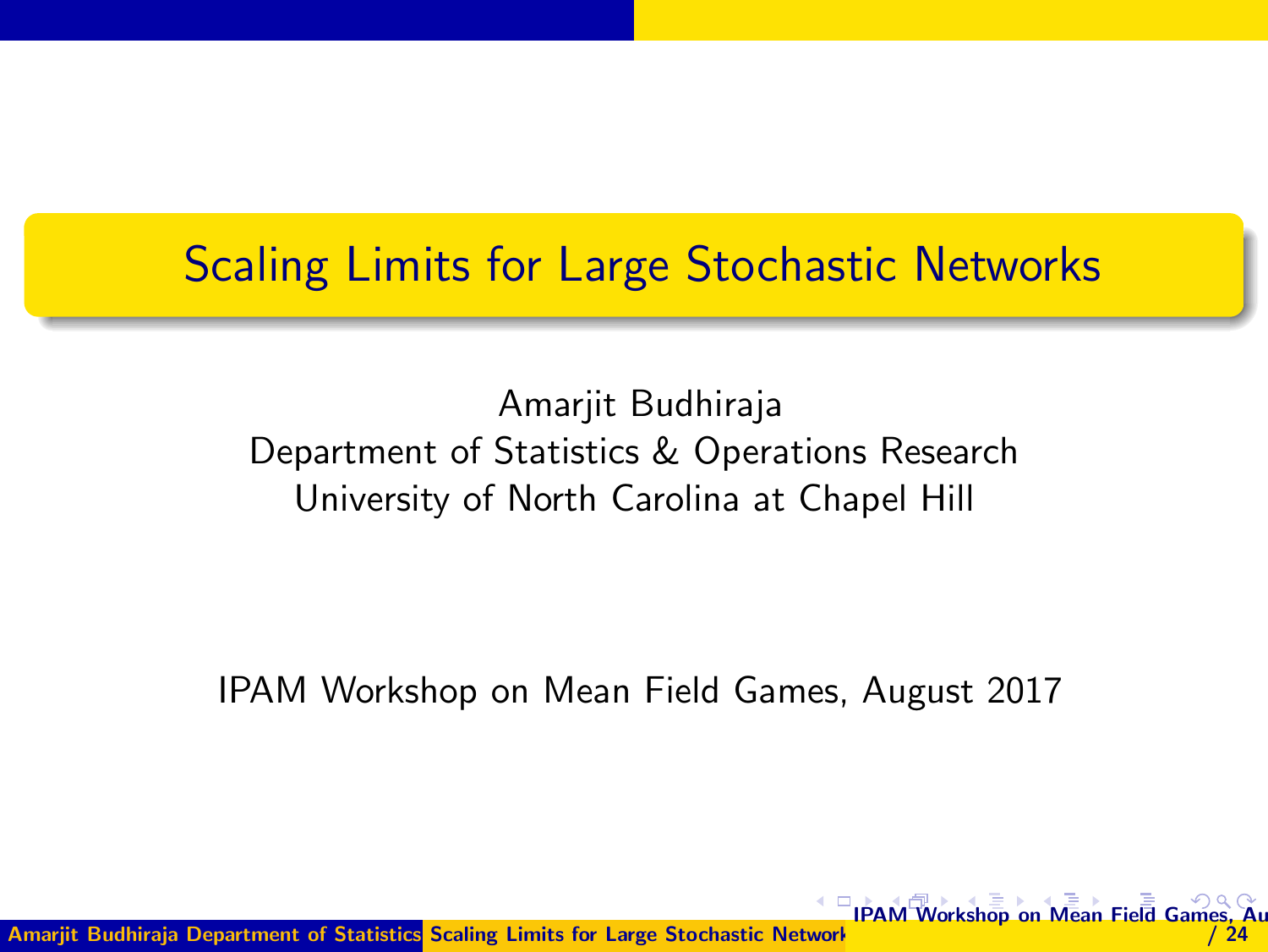#### <span id="page-1-0"></span>Results.

- Rate Control under Heavy Traffic with Strategic Servers (Bayraktar, B. and Cohen (2016)).
	- *N*-player game for single server queues.
	- Each server has a cost function it seeks to minimize.
	- Objective: Compute (near) Nash equilibria.
	- Asymptotic Model: Mean Field Game for reflected diffusions.

**[IPA](#page-2-0)[M](#page-0-0) [W](#page-2-0)[or](#page-3-0)[ksho](#page-0-0)[p o](#page-24-0)[n M](#page-0-0)[ean](#page-24-0) [Fiel](#page-0-0)[d Ga](#page-24-0)m**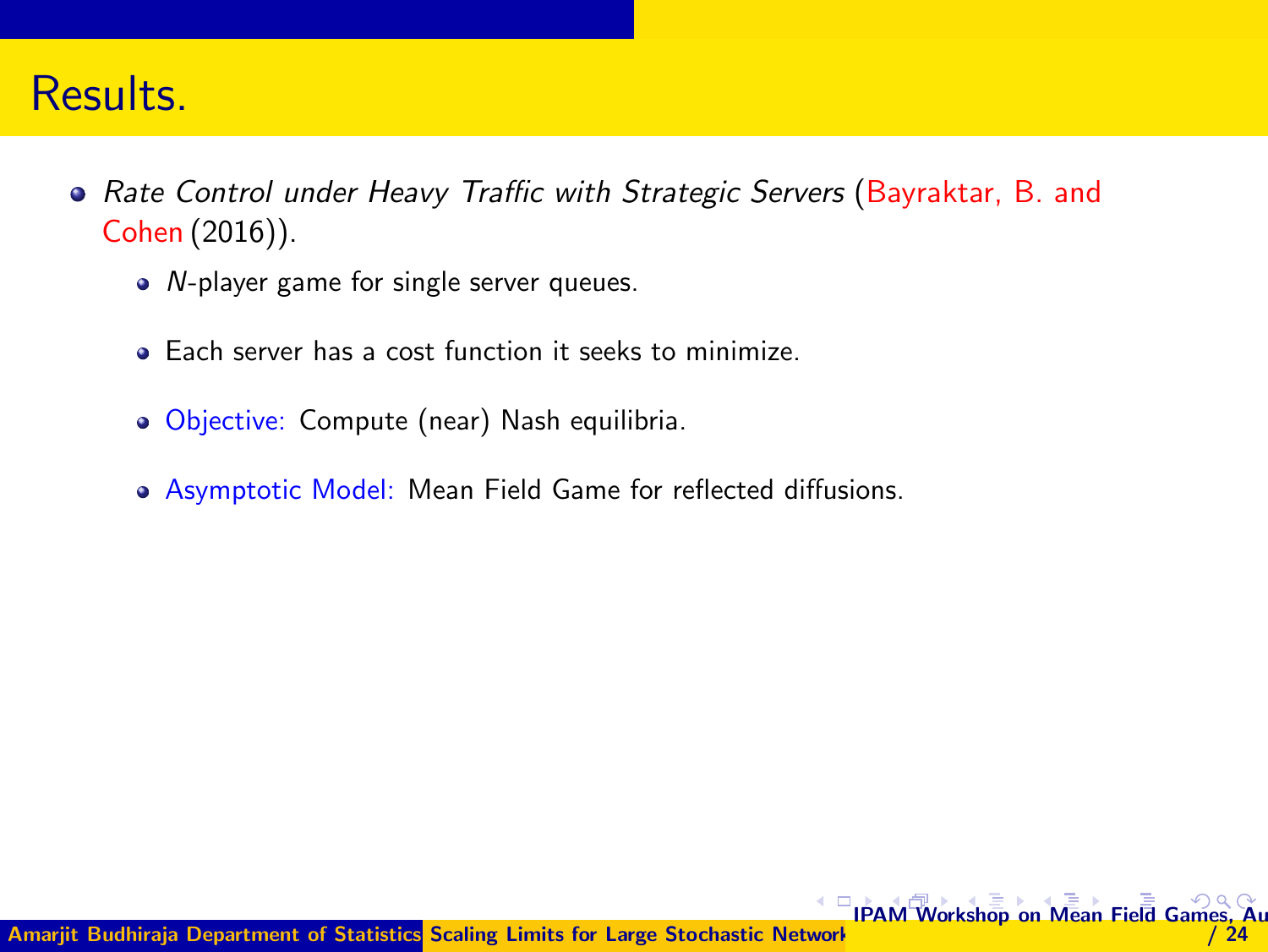#### <span id="page-2-0"></span>Results.

- Rate Control under Heavy Traffic with Strategic Servers (Bayraktar, B. and Cohen (2016)).
	- *N*-player game for single server queues.
	- Each server has a cost function it seeks to minimize.
	- Objective: Compute (near) Nash equilibria.
	- Asymptotic Model: Mean Field Game for reflected diffusions.
- **Controlled Weakly Interacting Large Finite State Systems with Simultaneous** Jumps (B. and Friedlander (2016)).
	- Rate Control for large finite state jump Markov processes.
	- Central Controller.
	- Objective: Optimize system performance.
	- Asymptotic Model: Drift Control for Degenerate Ti[me -](#page-1-0) Inhomogeneous Diffusions.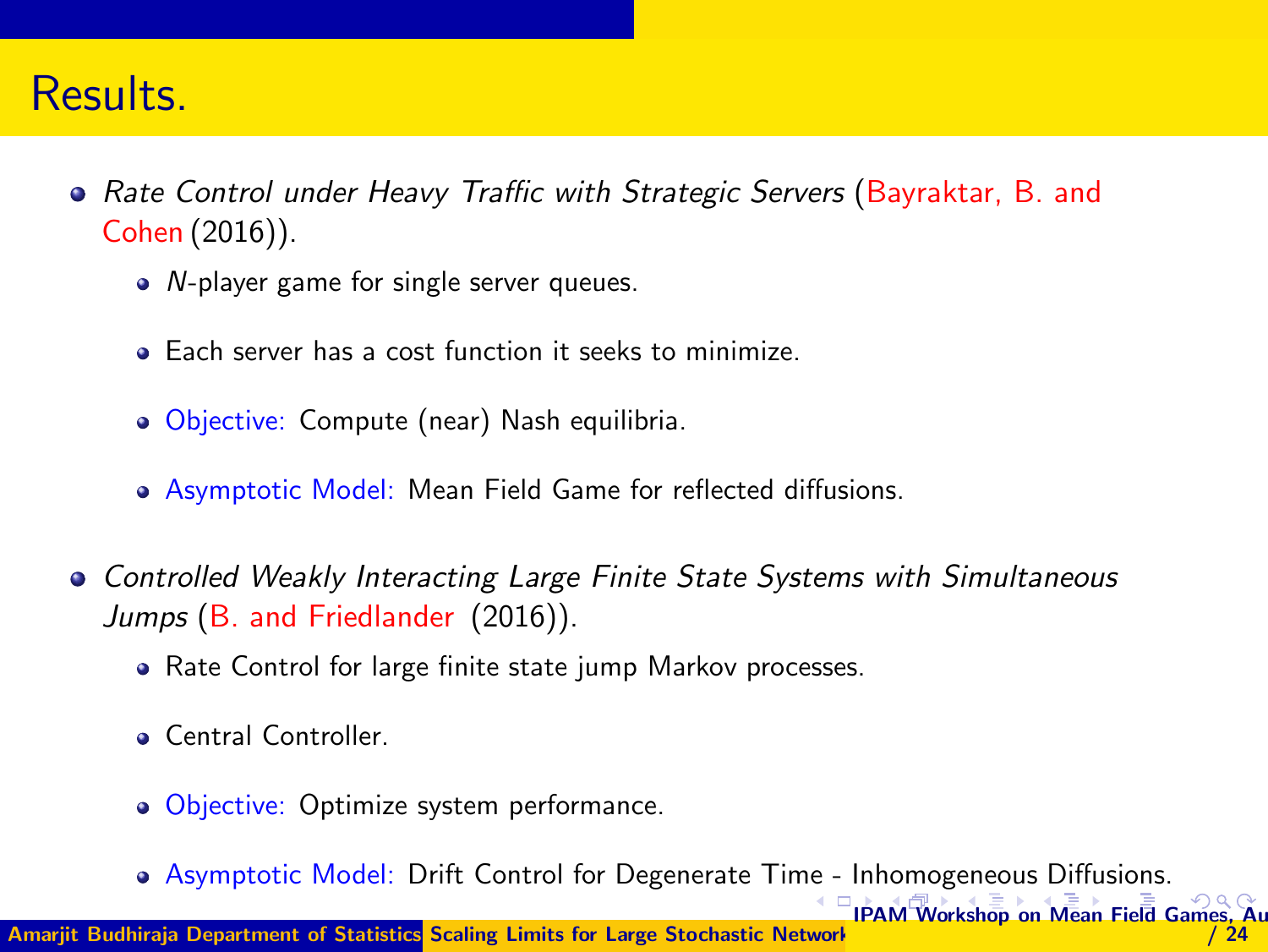#### <span id="page-3-0"></span>Results.

- Coding and Load Balancing Mechanisms in Cloud Storage Systems (B. and Friedlander(2017)).
	- Large number of file stored "in pieces" over a large number of servers.
	- $\bullet$  Each file stored in equally sized pieces across L servers s.t. any k pieces recover the full file.
	- Objective: Model Simplification (LLN and CLT for fluctuations).
	- Asymptotic Model: SDE in  $\ell_2$  driven by cylindrical Brownian motion.
- Power of d Schemes on Erdős-Rényi Graphs (B., Mukheriee and Wu (2017)).
	- Each server has an associated queue in infinite capacity buffer.
	- An Erdős-Rényi graph (possibly time varying) describes the neighborhood of any server.
	- An arriving job chooses a server at random which then queries  $d 1$  neighbors at random and sends the job to shortest queue.
	- Objective: LLN (Annealed and Quenched).
	- Asymptotic Model: Same infinite system of ODE as the 'fully connected' system.  $(np_n \to \infty)$

**[IPA](#page-4-0)[M](#page-2-0) [W](#page-3-0)[or](#page-4-0)[ksho](#page-0-0)[p o](#page-24-0)[n M](#page-0-0)[ean](#page-24-0) [Fiel](#page-0-0)[d Ga](#page-24-0)mes** 

 $/ 24$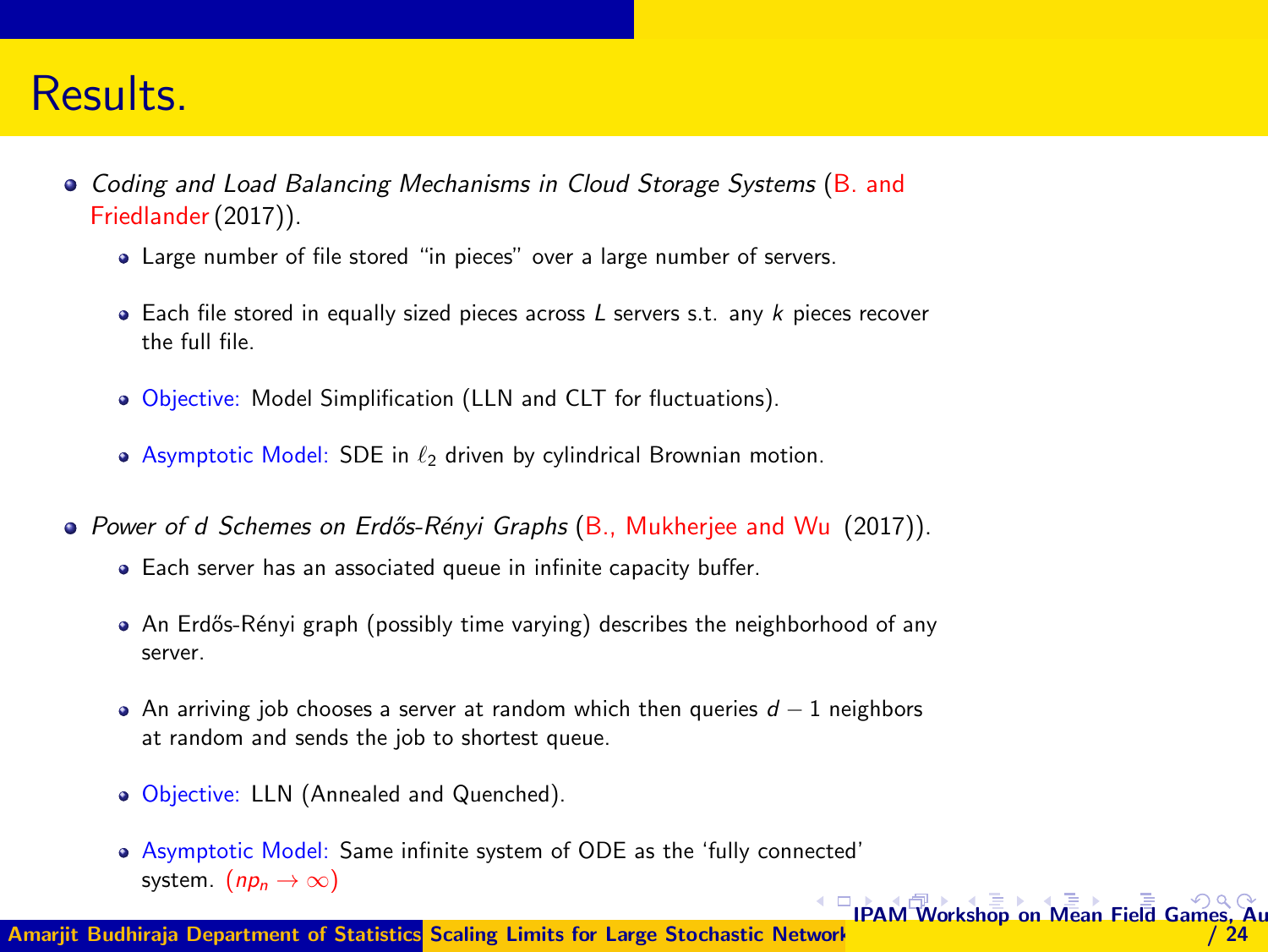#### <span id="page-4-0"></span>Rate Control with Strategic Servers.

- Sequence of  $d$  single server queues. (arrival rate  $\lambda^n$ , service rate  $\mu^n)$
- Critically Loaded:  $n^{-1/2}(\lambda^n \mu^n) \to c$ .
- Limit (under usual scaling) given by a reflected BM.
- I.e. if  $Q^n_i(t)$  is queue length of *i*-th queue then  $\tilde{Q}^n_i \doteq Q^n_i/\sqrt{n}$  converges to a BM with drift c, reflected at 0.
- **•** Here consider a setting where each server can exercise control of arrival/service rates. [Arise in service networks, cloud computing, limit order books...]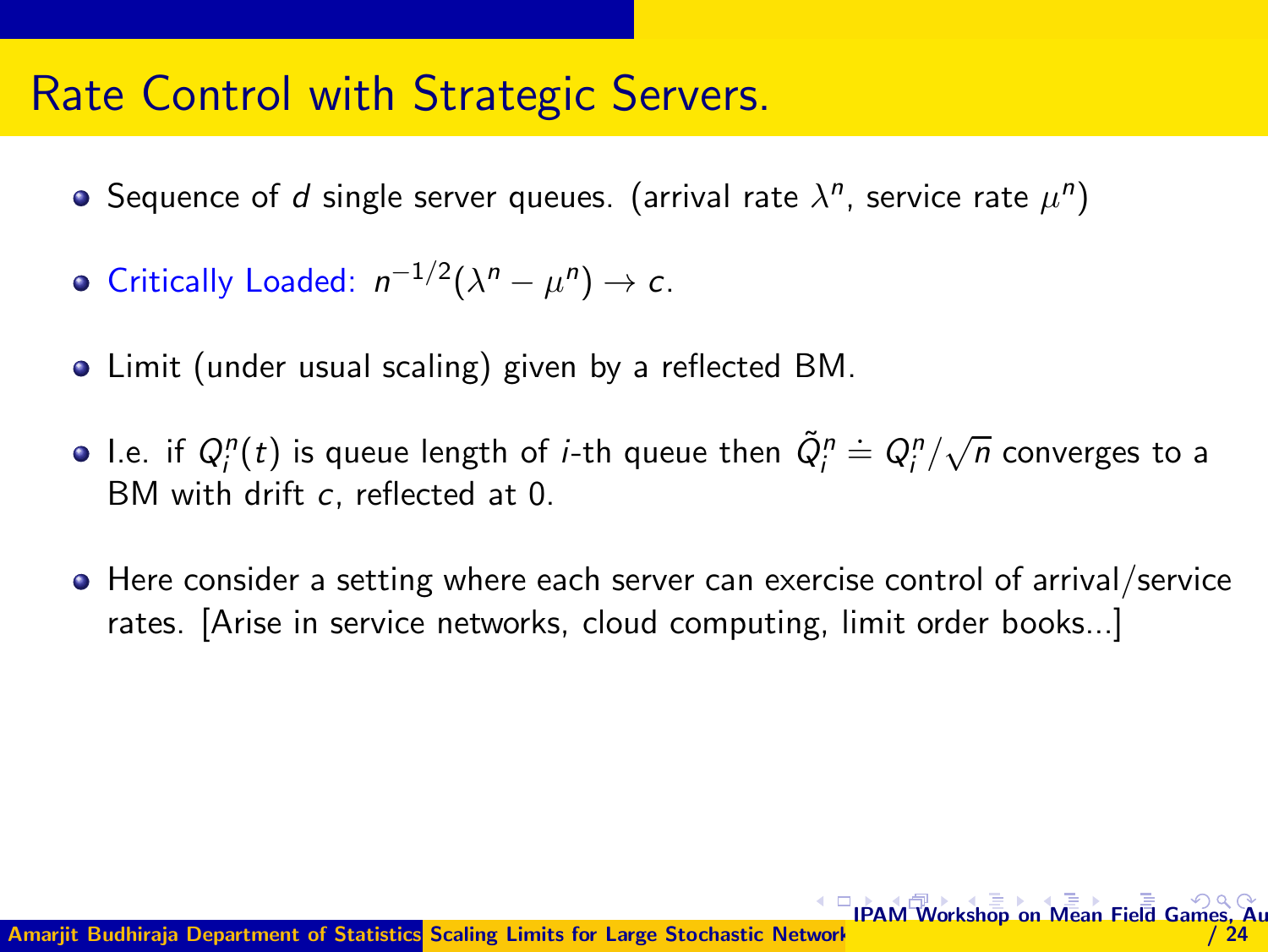### <span id="page-5-0"></span>Rate Control with Strategic Servers.

- **•** control can depend on 'everything' up to current time.
- ...also rates can depend on queue state and the empirical measure.
- **•** Each server aims to minimize its individual cost.
- Interested in (near) Nash equilibria.
- $\bullet$  For large d (even with diffusion approximations) computing Nash eqilibria is computationally intractable.
- $\bullet$  Approach: Heavy traffic  $+$  large d asymptotic regime.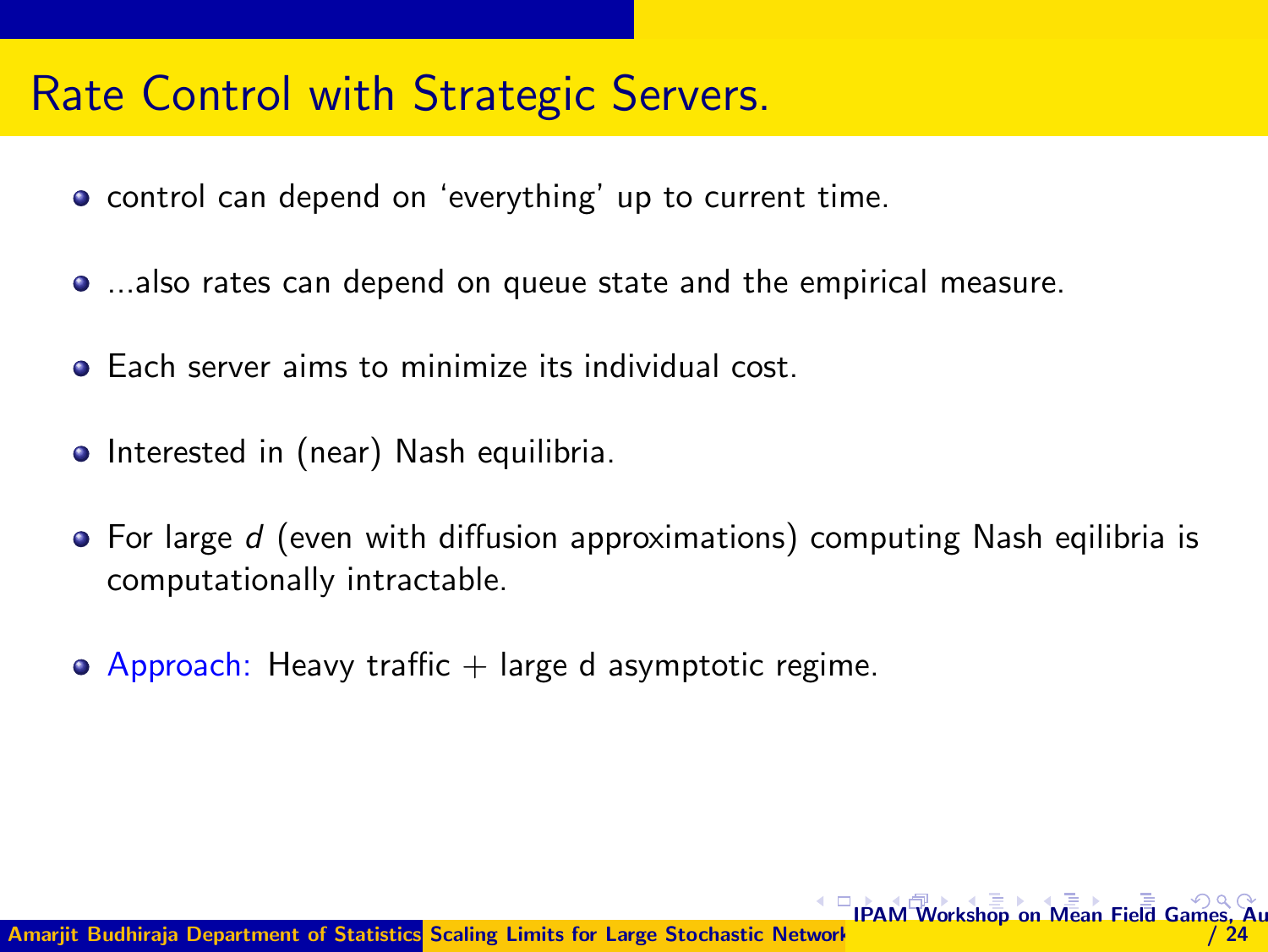#### <span id="page-6-0"></span>Problem Setting.

- $\bullet$  Fix T (time horizon) and L (buffer size). Control set: U a compact set.
- **Controlled rates:**

$$
\lambda^{N,i}(t) = aN + \lambda(t, \tilde{\nu}^N(t), \tilde{Q}_i^N(t), \alpha_i^N(t))\sqrt{N} + o(\sqrt{N}),
$$
  

$$
\mu^{N,i}(t) = aN + \mu(t, \tilde{\nu}^N(t), \tilde{Q}_i^N(t), \alpha_i^N(t))\sqrt{N} + o(\sqrt{N}).
$$

$$
\bullet \ \tilde{Q}^N = Q^N/\sqrt{N}, \ \tilde{\nu}^N(t) = \frac{1}{N}\sum_{i=1}^N \delta_{\tilde{Q}_i^N(t)}.
$$

- $V^{N,i}, Z^{N,i}$  unit rate independent Poisson processes.
- State equation:

$$
Q^{N,i}(t) = Q^{N,i}(0) + V^{N,i}\left(\int_0^t \mathbf{1}_{\{\tilde{Q}^{N,i}(s) < L\}} \lambda^{N,i}(s) ds\right) - Z^{N,i}\left(\int_0^t \mathbf{1}_{\{\tilde{Q}^{N,i}(s) > 0\}} \mu^{N,i}(s) ds\right).
$$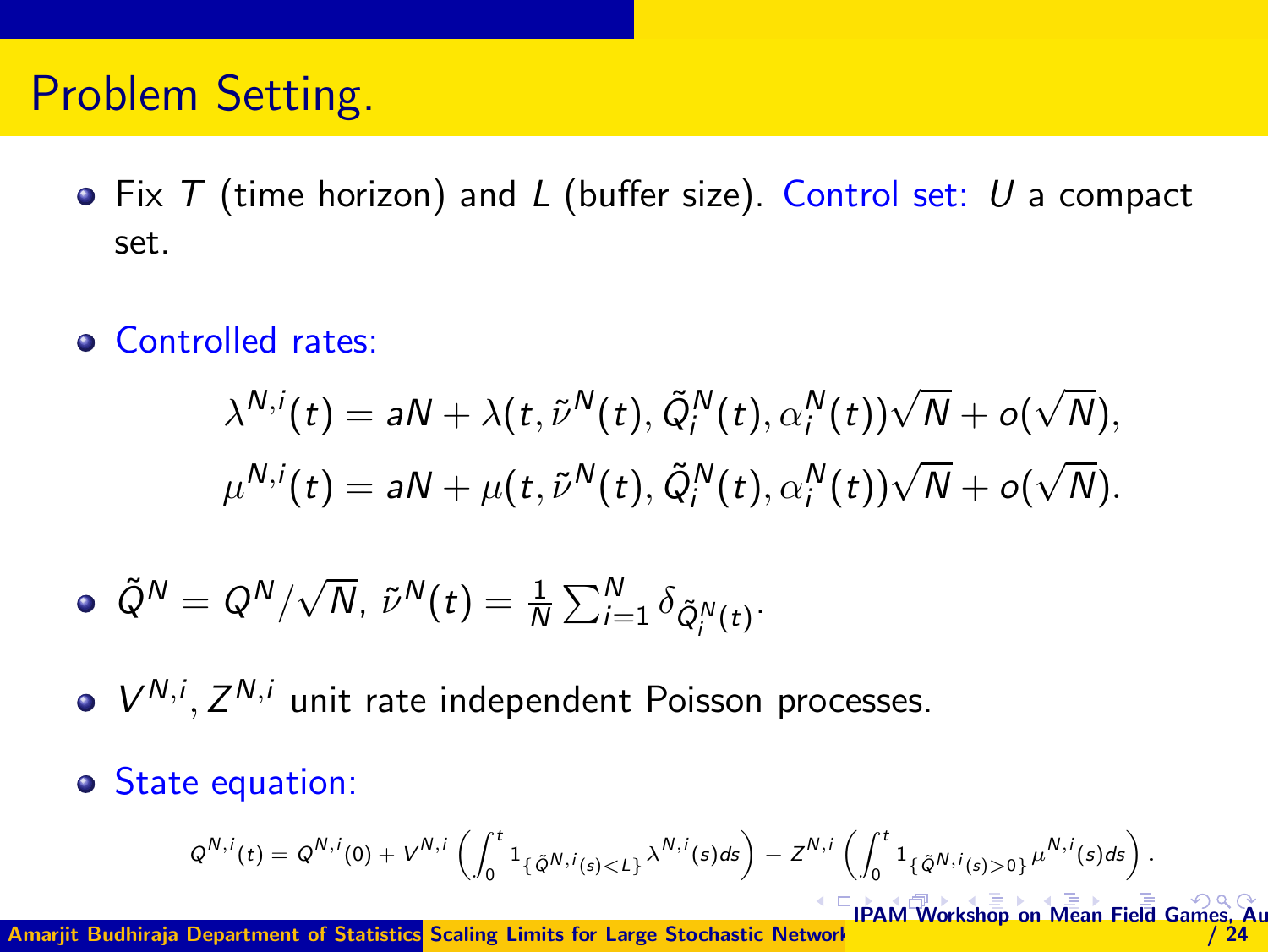## <span id="page-7-0"></span>Problem Setting.

#### Skorohod map:

For  $\psi \in D([0, T]: \mathbb{R})$  with  $\psi(0) \in [0, L]$ , say  $(\varphi,\zeta_1,\zeta_2)\in\mathcal{D}([0,\,T]:\mathbb{R}^3)$  solves the Skorohod problem for  $\psi$  if:

• For every  $t \in [0, T]$ ,  $\varphi(t) = \psi(t) + \zeta_1(t) - \zeta_2(t) \in [0, L]$ .

 $\zeta_i$  are nonnegative and nondecreasing,  $\zeta_1(0) = \zeta_2(0) = 0$ , and

$$
\int_{[0,T]} 1_{(0,L]}(\varphi(s))d\zeta_1(s)=\int_{[0,T]} 1_{[0,L)}(\varphi(s))d\zeta_2(s)=0.
$$

Write  $\Gamma(\psi) = (\varphi, \zeta_1, \zeta_2)$  and refer to  $\Gamma$  as the Skorohod map.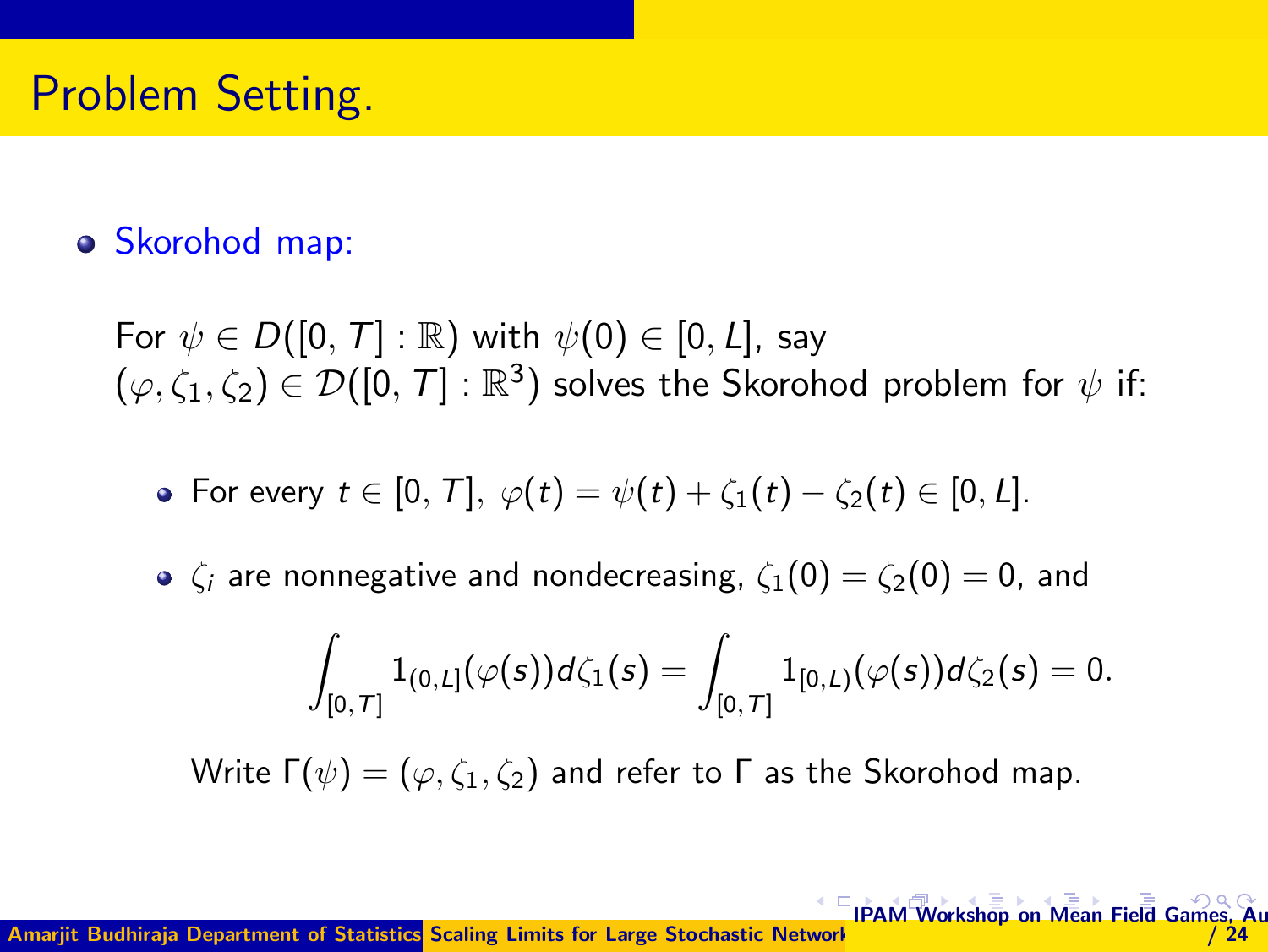#### <span id="page-8-0"></span>Problem Setting.

**•** State evolution using the Skorokhod map:

$$
\begin{aligned} &(\tilde{Q}_{i}^{N},\tilde{Y}_{i}^{N},\tilde{R}_{i}^{N})(t)\\ &=\Gamma\left(\tilde{Q}_{i}^{N}(0)+\int_{0}^{\cdot}\tilde{b}_{i}^{N}(s)ds+\tilde{A}_{i}^{N}(\cdot)-\tilde{D}_{i}^{N}(\cdot)+o(1)\right)(t),\quad t\in[0,\mathcal{T}].\end{aligned}
$$

 $\tilde{b}_i^N(t) \doteq b(t, \tilde{\nu}^N(t), \tilde{Q}_i^N(t), \alpha_i^N(t)), b \doteq \lambda - \mu,$ 

$$
\tilde{Y}^N_i(t) \doteq \frac{1}{\sqrt{N}}\int_0^t \mathbf{1}_{\{\tilde{Q}^N_i(s)=0\}}\mu^{N}_i(s)ds, \ \tilde{R}^N_i(t) \doteq \frac{1}{\sqrt{N}}\int_0^t \mathbf{1}_{\{\tilde{Q}^N_i(s)=L\}}\lambda^N_i(s)ds.
$$

$$
\langle \tilde{A}_i^N, \tilde{A}_j^N \rangle (t) = \delta_{ij} \frac{1}{N} \int_0^t \mathbf{1}_{\{\tilde{Q}_i^N(s) < L\}} \lambda_i^n(s) ds, \ \langle \tilde{D}_i^N, \tilde{D}_j^N \rangle (t) = \dots
$$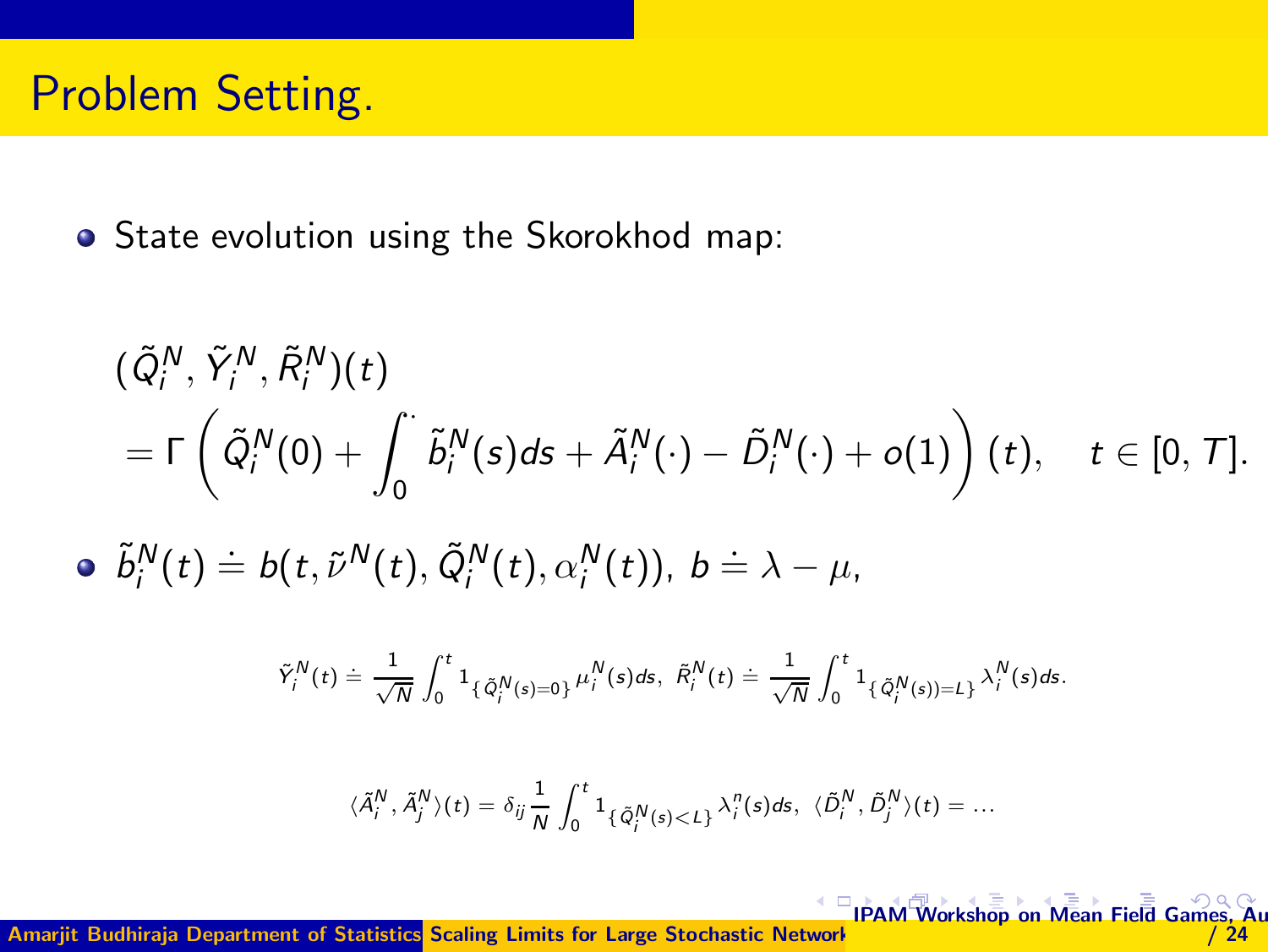#### <span id="page-9-0"></span>Control Problem.

- $\mathcal{U}^N$  is the class of all admissible controls  $\alpha^N = (\alpha^{N,1}, \dots, \alpha^{N,N}).$
- Cost for initial condition  $\tilde{Q}^{\prime\prime}(0)$  and control  $\alpha^{\prime\prime}$ :

$$
J^{N,i}(\tilde{Q}^N(0);\alpha^N) \doteq E\Big[\int_0^T f(t,\tilde{\nu}^N(t),\tilde{Q}^{N,i}(t),\alpha^{N,i}(t))dt + g(\tilde{\nu}^N(T),\tilde{Q}^{N,i}(T))\\ - \int_0^T y(t,\tilde{\nu}^N(t))d\tilde{Y}^{N,i}(t) + \int_0^T r(t,\tilde{\nu}^N(t))d\tilde{R}^{N,i}(t)\Big].
$$

Asymptotic Nash Equilibrium: Sequence of admissible controls  $\{\tilde{\alpha}^{N,i}: 1 \leq i \leq N\}_{N \in \mathbb{N}}$  is an asymptotic Nash equilibrium if for every  $j$ , and every sequence of admissible controls  $\{\beta^N\}_{N=1}^\infty$  for the  $j$ -th player,

$$
\limsup_{N \to \infty} J^{N,j}(\tilde{Q}^N(0); \tilde{\alpha}^{N,1}, \dots, \tilde{\alpha}^{N,N})
$$
\n
$$
\leq \liminf_{N \to \infty} J^{N,j}(\tilde{Q}^N(0); \tilde{\alpha}^{N,1}, \dots, \tilde{\alpha}^{N,j-1}, \beta^N, \tilde{\alpha}^{N,j+1}, \dots, \tilde{\alpha}^{N,N}).
$$

Amariit Budhiraja Department of Statistics Scaling Limits for Large Stochastic Network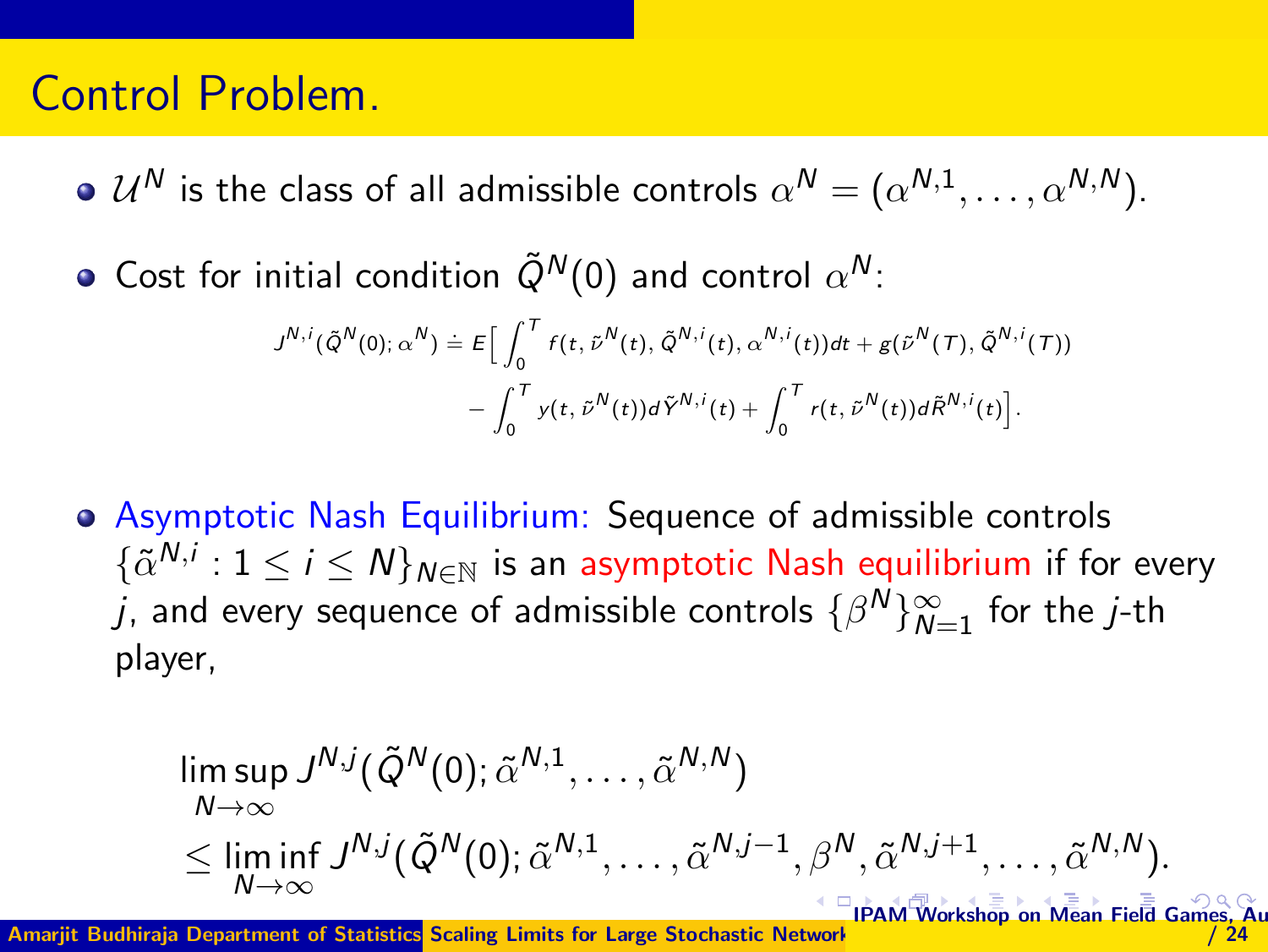- <span id="page-10-0"></span>• (Lasry and Lions (2006), Huang, Malhamé and Caines (2006), Carmona and Delarue (2013), Carmona and Lacker (2015)...).
- $\bullet$  ... a fixed point problem on  $\mathcal{P}_{\mathcal{T},L} = \mathcal{P}(C([0,T]: [0,L]))$ .
- For fixed  $x \in [0, L]$  and  $\nu \in \mathcal{P}_{T,L}$  consider a stochastic control problem:
- Filtered probability space:  $\Xi = (\Omega, \mathcal{F}, \{F_t\}, P, B)$ .
- An admissible pair on  $\Xi$ : Stochastic processes  $(\alpha, Z)$ , such that  $\alpha = {\alpha(s)}_{0\leq s\leq T}$  is a U-valued  $\mathcal{F}_s$ -progressively measurable process,

 $\bullet$   $Z = \{Z(s)\}_{0 \leq s \leq T}$  is a  $[0, L] \times \mathbb{R}_+ \times \mathbb{R}_+$  valued  $\mathcal{F}_{s}$ -adapted continuous process. such that  $(\alpha, Z)$  satisfy...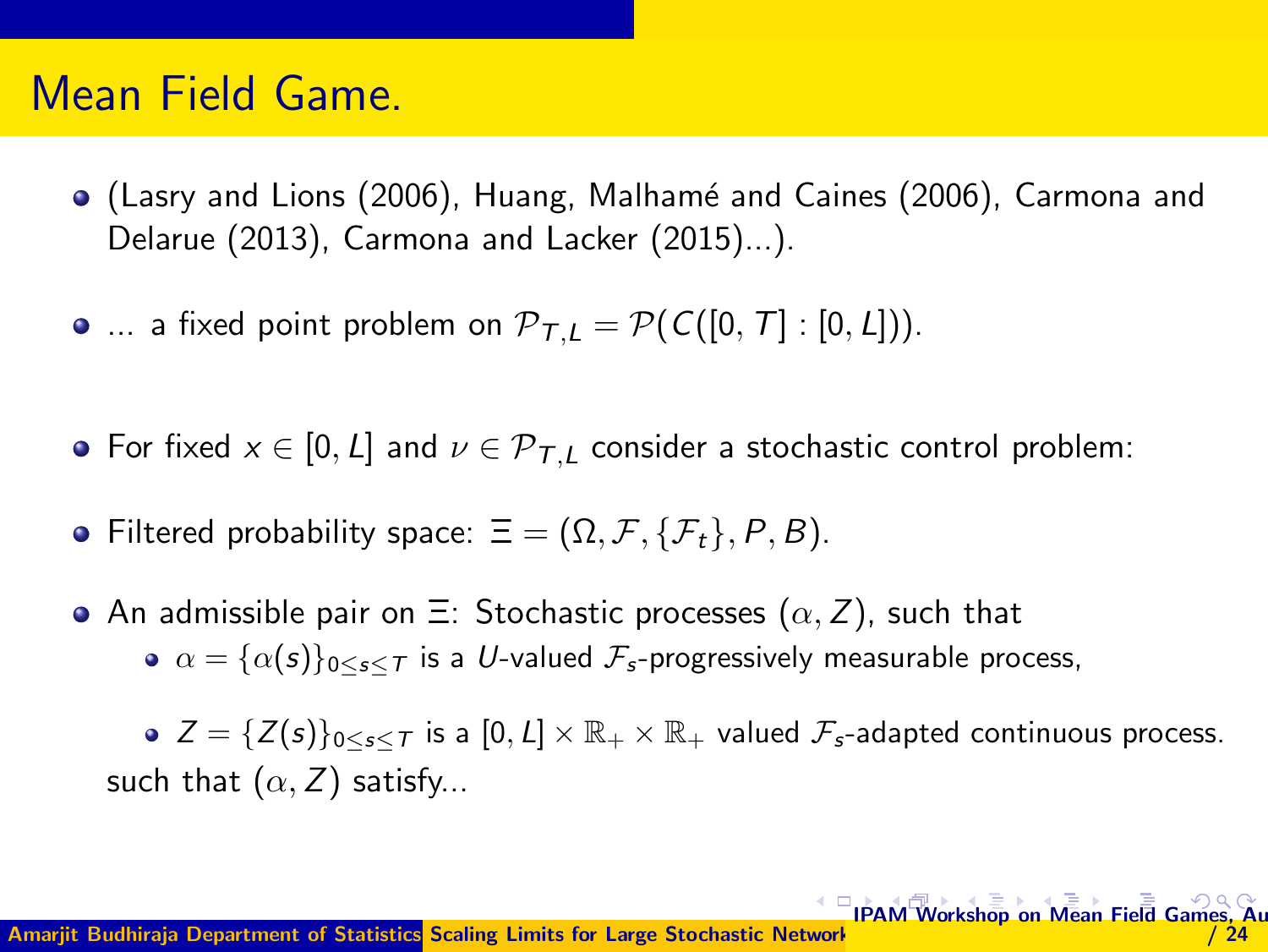<span id="page-11-0"></span>
$$
Z(t)=(X,Y,R)(t)=\Gamma\left(x+\int_0^{\cdot}\bar{b}(s)ds+\sigma B(\cdot)\right)(t),\quad t\in[0,T],
$$

where

$$
\bar{b}(s) \doteq b(s, \nu(s), X(s), \alpha(s)), \, \, s \in [0, \, \mathcal{T}],
$$

[IPA](#page-12-0)[M](#page-10-0) [W](#page-11-0)[or](#page-12-0)[ksho](#page-0-0)[p o](#page-24-0)[n M](#page-0-0)[ean](#page-24-0) [Fiel](#page-0-0)[d Ga](#page-24-0)mes, August / 24

and  $\nu(\mathsf{s})$  is the marginal of  $\nu$  at time instant  $\mathsf{s}$  and  $\sigma = \sqrt{2\mathsf{a}}$ .

• Denote by  $A(\Xi, x, \nu)$  the collection of all admissible pairs  $(\alpha, Z)$ .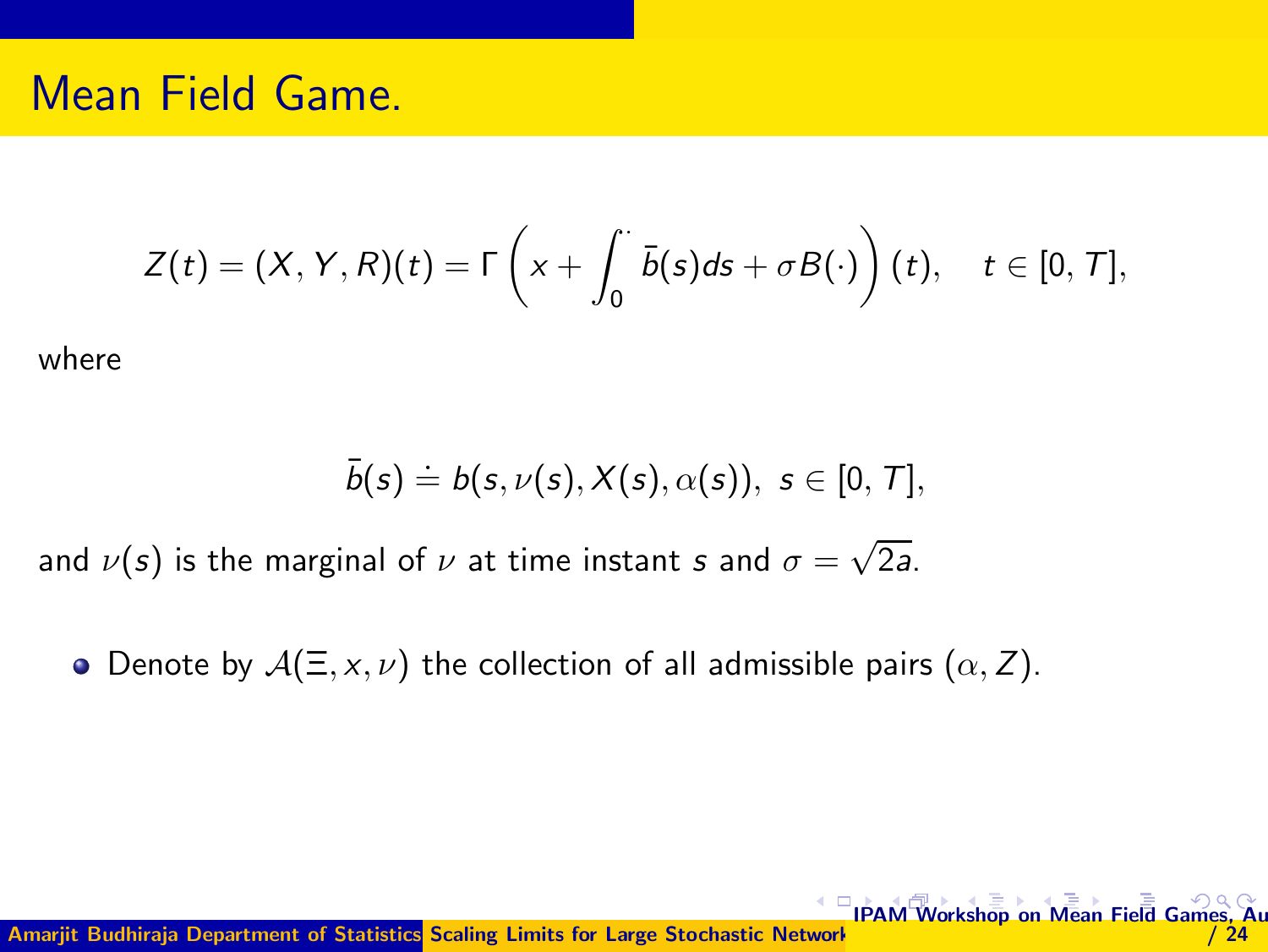<span id="page-12-0"></span>**•** Cost function in the MFG. Given  $\nu \in \mathcal{P}_{T,L}$ ,  $x \in [0, L]$  and a system  $\Xi$ , let  $(\alpha, Z) \in \mathcal{A}(\Xi, x, \nu)$ . Define

$$
J_{\nu}(x,\alpha,Z)\doteq E\Big[\int_0^T f(s,\nu(s),X(s),\alpha(s))ds+g(\nu(T),X(T))\\-\int_0^T y(s,\nu(s))dY_s+\int_0^T r(s,\nu(s))dR_s\Big].
$$

Value function:

$$
V_{\nu}(x) = \inf_{\Xi} \inf_{(\alpha, Z) \in \mathcal{A}(\Xi, x, \nu)} J_{\nu}(x, \alpha, Z).
$$

• Denote by  $V_{\nu}(t, x)$  the value function for the control problem over [t, T].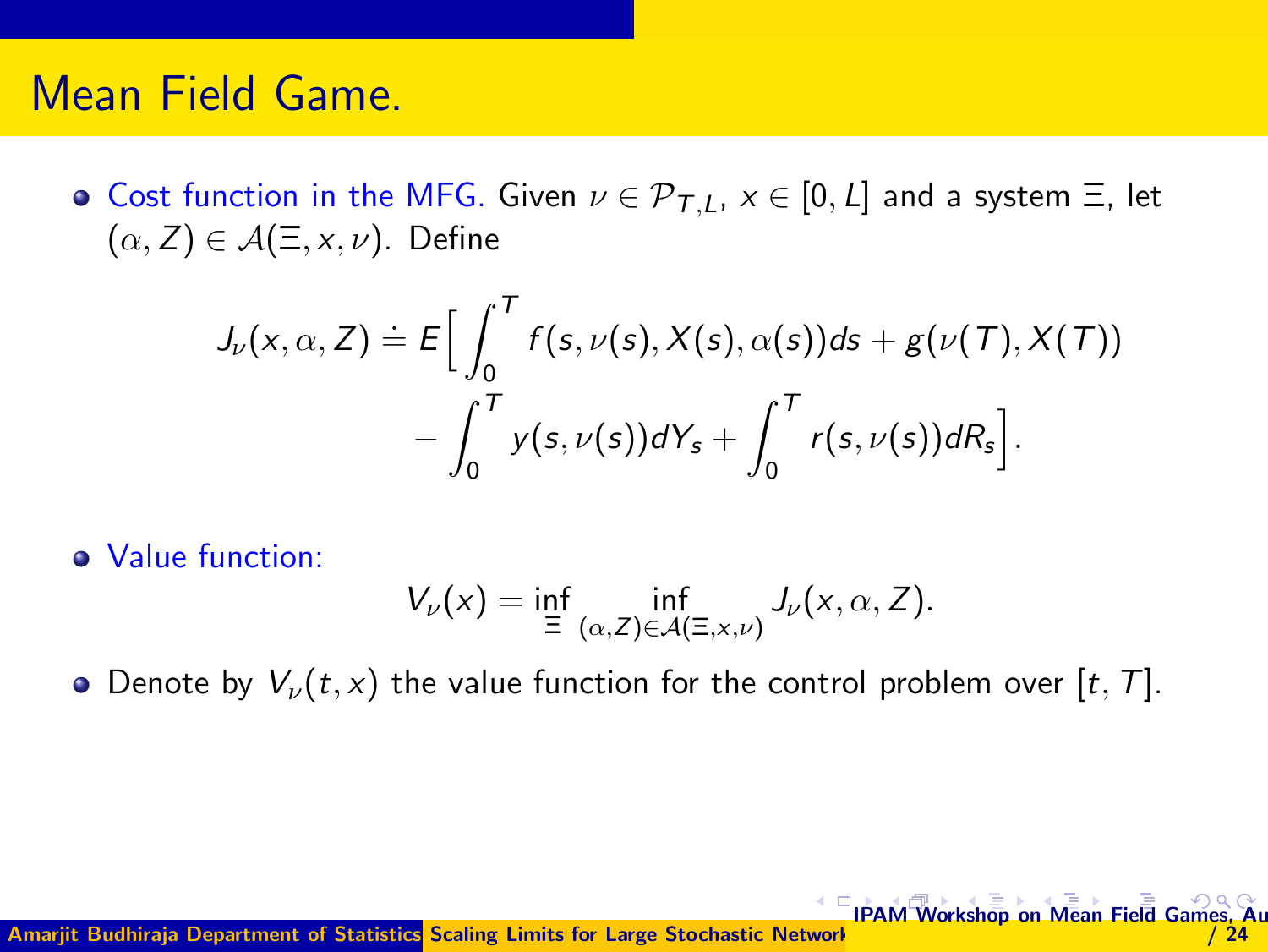- <span id="page-13-0"></span>A solution to the MFG with initial condition  $x \in [0, L]$  is defined to be a  $\nu \in \mathcal{P}_{\mathcal{T},L}$  such that there exist a system  $\Xi$  and an  $(\alpha, Z) \in \mathcal{A}(\Xi, \times, \nu)$  such that  $Z = (X, Y, R)$  satisfies
	- $V_{\nu}(0, x) = J_{\nu}(0, x, \alpha, Z).$
	- $P \circ X^{-1} = \nu$
- **If there exists a unique such v, we refer to**  $V_{\nu}(0, x)$  **as the value of the MFG** with initial condition x.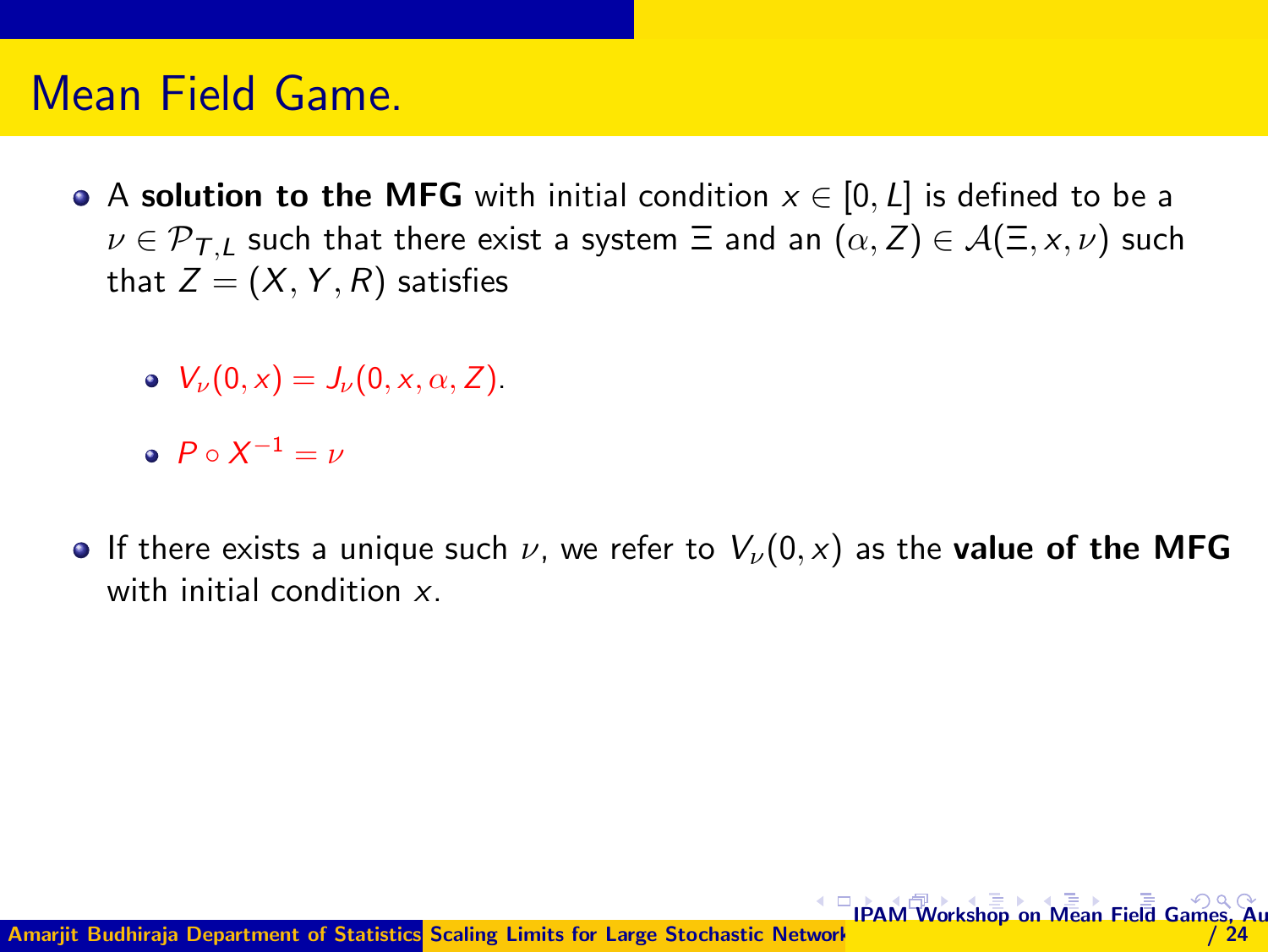#### <span id="page-14-0"></span>Solving the Mean Field Game.

• Condition A: Functions  $b, f, g, y, r$  are Lipschitz. For every  $(t, \eta, x, p) \in [0, T] \times \mathcal{P}([0, L]) \times [0, L] \times \mathbb{R}$ , there is a unique  $\hat{\alpha}(t, \eta, x, p) \in U$ such that

$$
\hat{\alpha}(t,\eta,x,p)=\underset{u\in U}{\arg\min} h(t,\eta,x,u,p).
$$

$$
h(t,\eta,x,u,p)=f(t,\eta,x,u)+b(t,\eta,x,u)p.
$$

• For  $c \in (0,\infty)$ , let  $\mathcal{M}_c$  be the collection of all  $\nu \in \mathcal{P}_{TL}$  such that

$$
\sup_{0\leq s
$$

and let

$$
\mathcal{M}_0=\cup_{c>0}\mathcal{M}_c.
$$

 $/ 24$ 

Amarjit Budhiraja Department of Statistics Scaling Limits for Large Stochastic Network **[IPA](#page-15-0)[M](#page-13-0) [W](#page-14-0)[or](#page-15-0)[ksho](#page-0-0)[p o](#page-24-0)[n M](#page-0-0)[ean](#page-24-0) [Fiel](#page-0-0)[d Ga](#page-24-0)mes, August**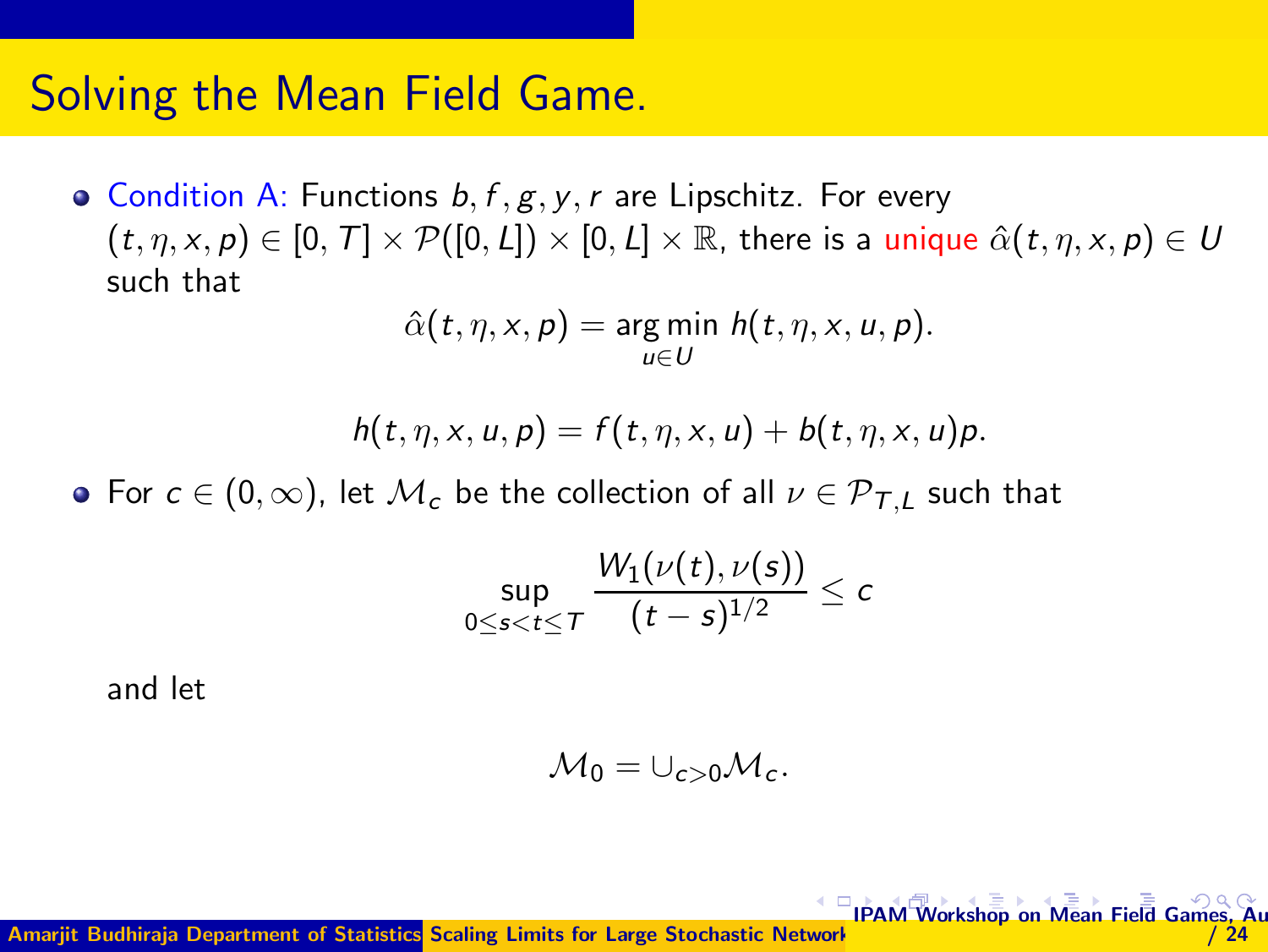#### <span id="page-15-0"></span>Solving the Mean Field Game.

Under Condition A, for  $\nu\in\mathcal{M}_0,\ V_{\nu}$  is the unique  $H_{2+\frac{1}{2}}$  solution of: 2

$$
-D_t \phi - H(t, \nu(t), x, D\phi) - \frac{1}{2} \sigma^2 D^2 \phi = 0, \qquad (t, x) \in [0, T] \times [0, L],
$$

with BC:  $\phi(T, x) = g(\nu(T), x)$ ,

 $D\phi(t,0) = v(t, \nu(t))$ , and  $D\phi(t, L) = r(t, \nu(t))$ ,  $t \in [0, T]$ ,

where  $H(t, \eta, x, p) = \inf_{u \in U} h(t, \eta, x, u, p)$ .

 $\alpha(u,\omega) \doteq \hat{\alpha}(u,\nu(u),X(u,\omega),D V_{\nu}(u,X(u,\omega)))$  is the (essentially unique) optimal feedback control.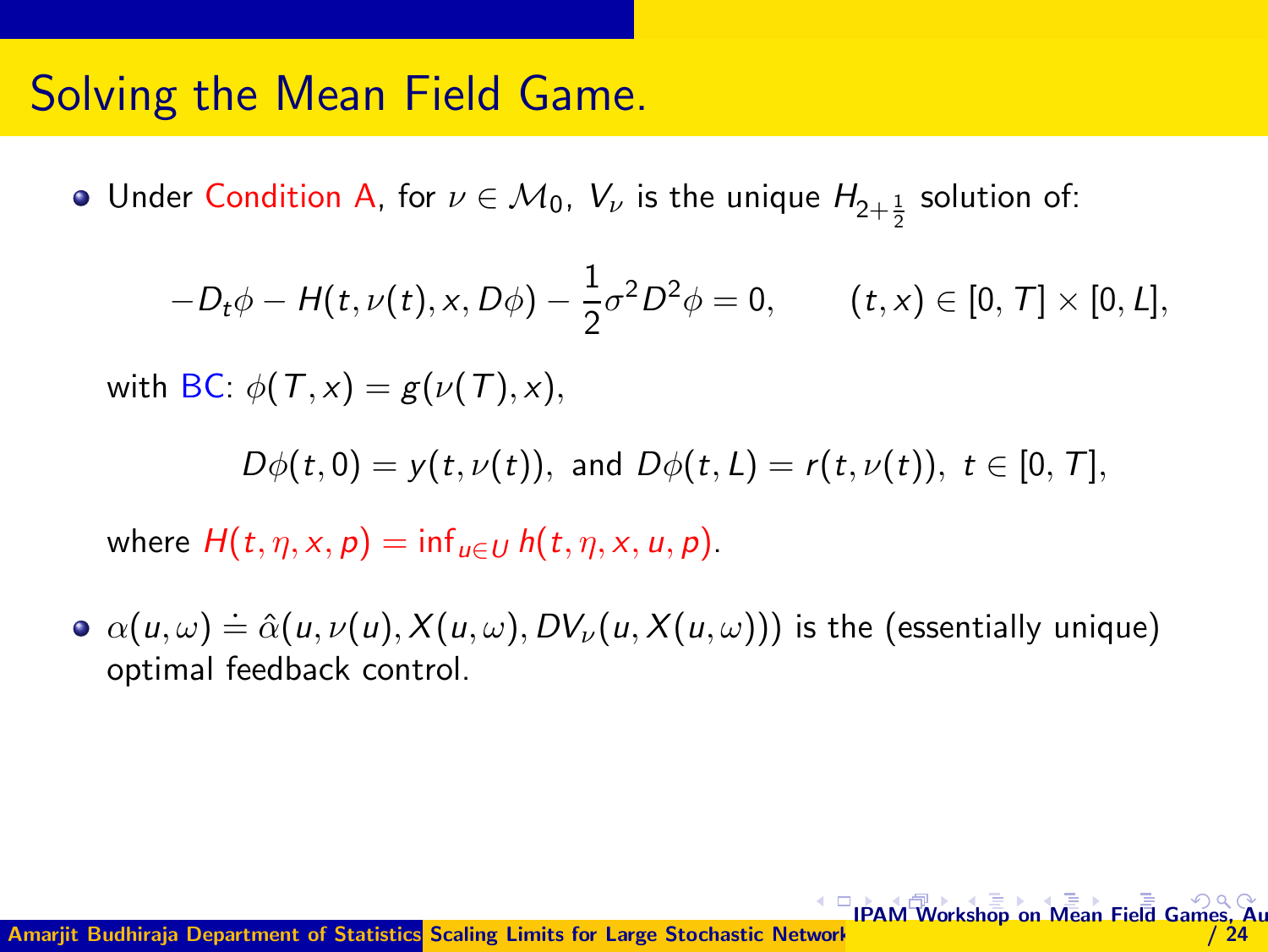#### <span id="page-16-0"></span>Solving the Mean Field Game.

- $\bullet$  Fix  $\nu$  and denote the state process under the optimal feedback control for the associated stochastic control problem by  $X^{\nu}$ .
- Define  $\Phi$  on  $\mathcal{M}_0$  as  $\Phi(\nu) \doteq P \circ (X^{\nu})^{-1}$ .
- **Theorem.** Under Condition A Φ has a fixed point  $\bar{\nu}$ . This fixed point is a solution of the MFG.
	- Proof idea: Schauder's fixed point theorem.
	- Main technical step: Proving the continuity of Φ.
- Under an additional monotonicity condition the solution is unique.

**[IPA](#page-17-0)[M](#page-15-0) [W](#page-16-0)[or](#page-17-0)[ksho](#page-0-0)[p o](#page-24-0)[n M](#page-0-0)[ean](#page-24-0) [Fiel](#page-0-0)[d Ga](#page-24-0)m**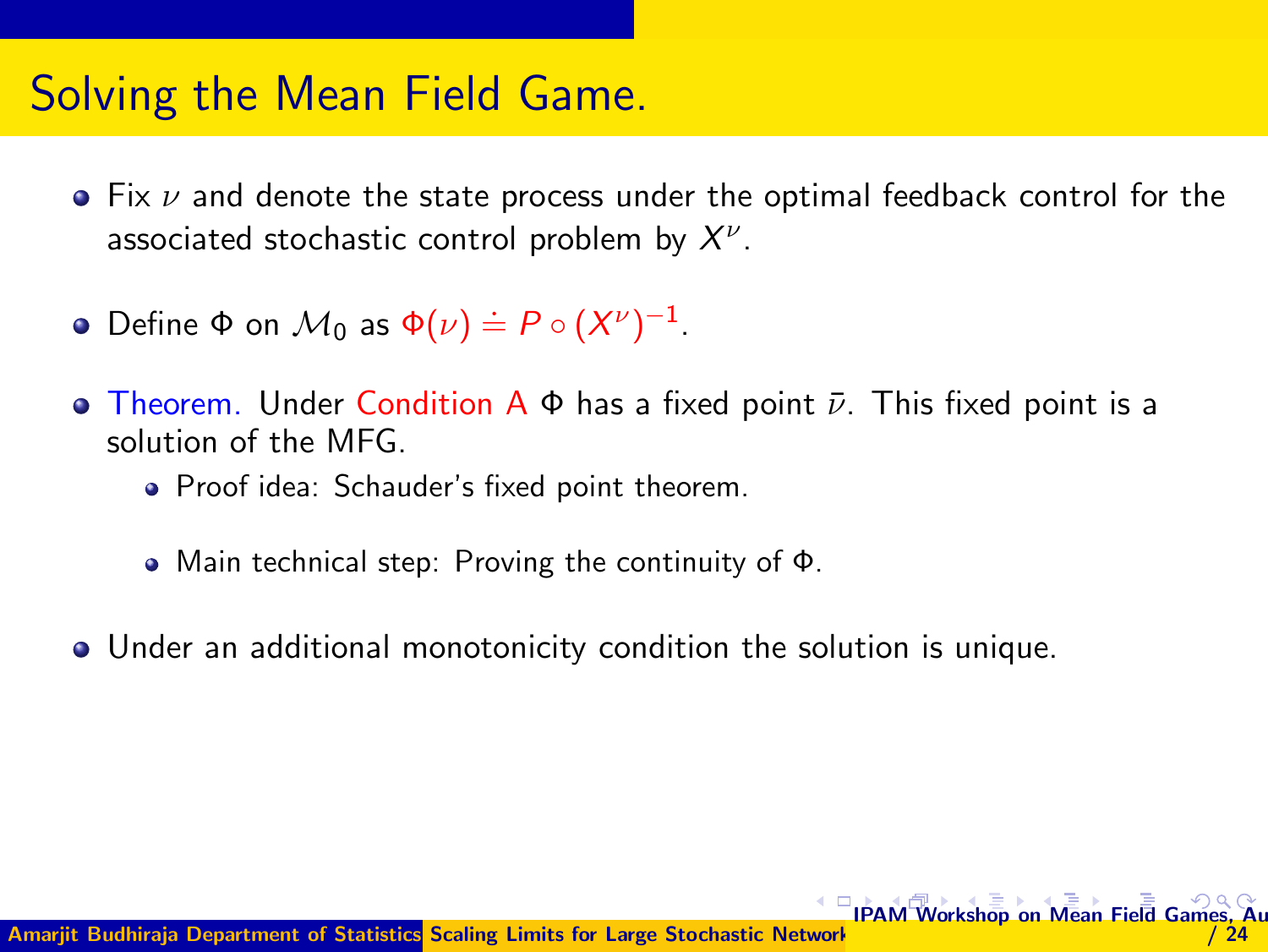#### <span id="page-17-0"></span>Asymptotic Nash Equilibrium.

• Given a solution  $\bar{\nu}$  of MFG, define 'feedback controls' for the N-player game as

$$
\tilde{\alpha}^{N,i}(t)\doteq \hat{\alpha}(t,\bar{\nu}(t),\tilde{Q}^{N,i}(t),DV_{\bar{\nu}}(t,\tilde{Q}^{N,i}(t))).
$$

- Condition B. The drift  $b(t, \eta, x, \alpha) \equiv b(t, x, \alpha)$ . Initial conditions are exchangeable and  $\tilde{Q}^{N,i}(0) \rightarrow x$  for some  $x \in [0, L]$ .
- For a control  $\beta^N$ , let

$$
\tilde{\alpha}_{-1}^N(t)\doteq (\beta^n,\tilde{\alpha}^{N,2}(t),\ldots,\tilde{\alpha}^{N,N}(t)).
$$

Theorem. Under Conditions A and B,  $\tilde{\alpha}^{\prime\prime}$  is an asymptotic Nash equilibrium:

$$
\limsup_{N\to\infty}J^{N,1}(\tilde Q^N(0),\tilde \alpha^N)=V_{\bar\nu}(0,x)\leq \liminf_{N\to\infty}J^{N,1}(\tilde Q^N(0),\tilde \alpha_{-1}^N).
$$

**[IPA](#page-18-0)[M](#page-16-0) [W](#page-17-0)[or](#page-18-0)[ksho](#page-0-0)[p o](#page-24-0)[n M](#page-0-0)[ean](#page-24-0) [Fiel](#page-0-0)[d Ga](#page-24-0)mes**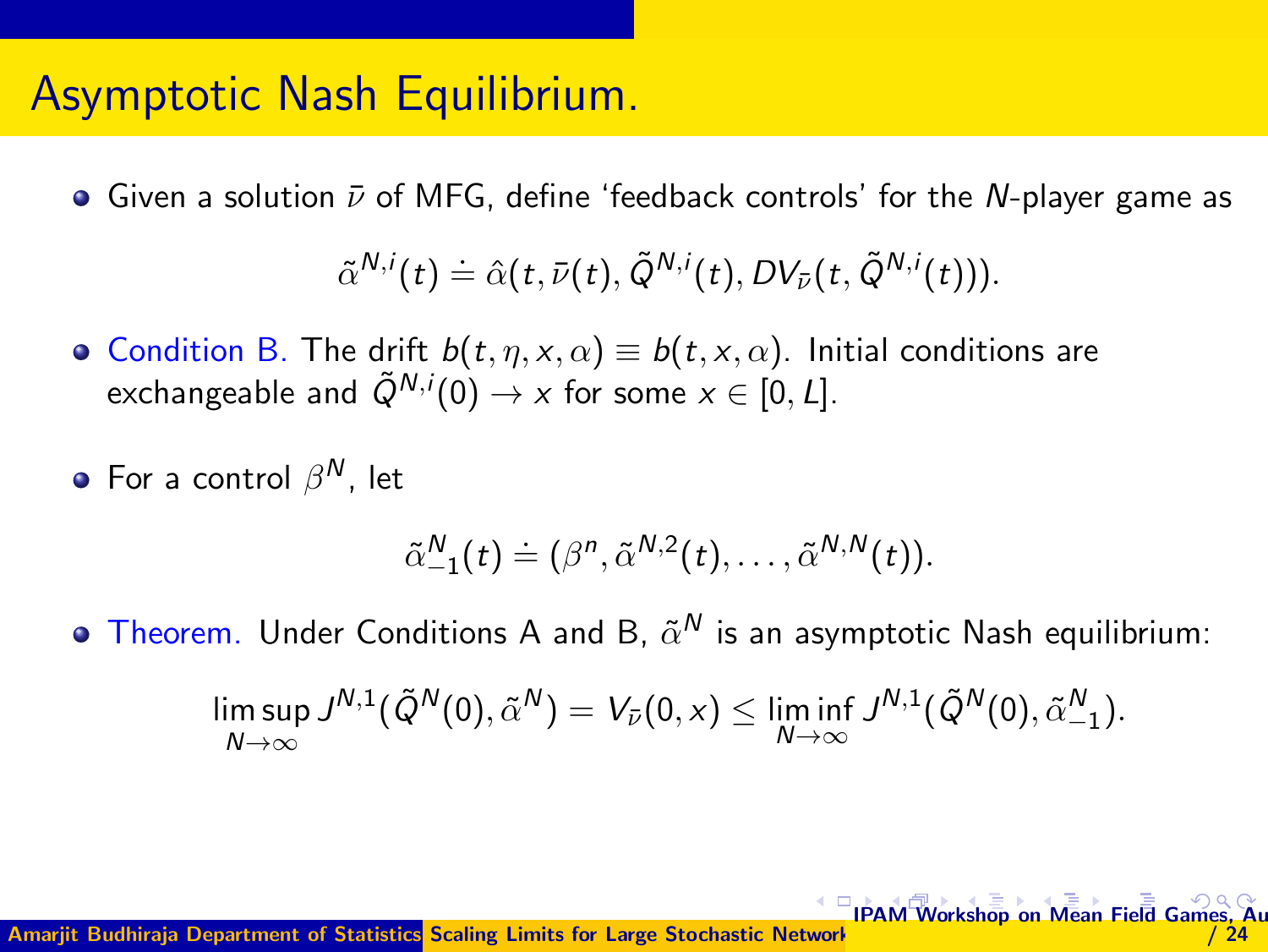#### <span id="page-18-0"></span>Proof Sketch.

- Step 1 As  $N \to \infty$ ,  $\tilde{\nu}_{-1}^{N} \to \bar{\nu}$ , where  $\tilde{\nu}_{-1}^{N} = \frac{1}{N-1} \sum_{i=2}^{N-1} \delta_{\tilde{Q}^{N,i}}$ .
- $\mathsf{Step}\ 2$  When players uses  $\tilde{\alpha}^{\mathsf{N}},$   $(\tilde{Q}^{\mathsf{N},i}, \tilde{Y}^{\mathsf{N},i}, \tilde{\mathsf{R}}^{\mathsf{N},i})$  converge to

$$
(\tilde{Q}^i,\tilde{Y}^i,\tilde{R}^i)=\Gamma(x+\int_0^{\cdot}b(s,\tilde{Q}^i(s),\hat{\alpha}(s,\bar{\nu}(s),\tilde{Q}^i(s),DV_{\bar{\nu}}(s,\tilde{Q}^i(s))))ds+\sigma B^i).
$$

The costs converge as well.

- This proves:  $\limsup_{N\to\infty} J^{N,1}(\tilde{Q}^N(0),\tilde{\alpha}^N)=V_{\bar{\nu}}(0,x).$
- Step 3 When for every  $i \neq 1$ , the *i*-th player uses  $\tilde{\alpha}^{N,i}$  the limit points of the cost (for the first player) are costs for the (relaxed version of) stochastic control problem for  $\bar{\nu}$  and so are bounded below by  $V_{\bar{\nu}}(0, x)$ .
- This proves:  $V_{\bar{\nu}}(0, x) \leq \liminf_{N \to \infty} J^{N,1}(\tilde{Q}^N(0), \tilde{\alpha}_{-1}^N)$ .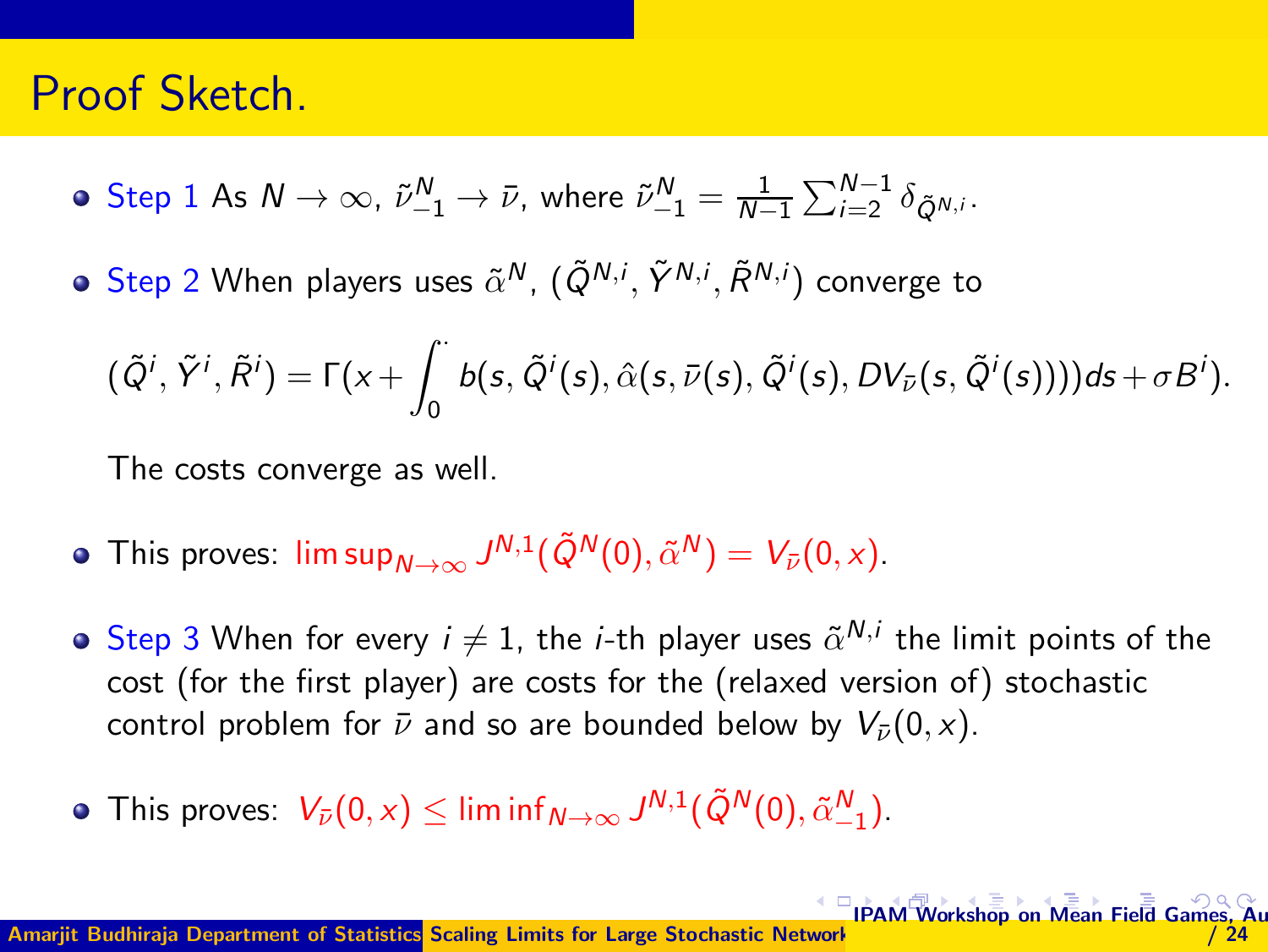# <span id="page-19-0"></span>Comments on Step 1:  $\tilde{\nu}_{-1}^N \rightarrow \bar{\nu}$ .

• Follows Kotelenez and Kurtz(2010).

Define  $\tilde{G}^{N,i} \doteq (\tilde{Q}^{N,i}, \tilde{Y}^{N,i}, \tilde{R}^{N,i})$  and

$$
\Xi^N \doteq \frac{1}{N-1}\sum_{i=2}^{N-1} \delta_{\tilde{G}^{N,i}}.
$$

 ${\mathfrak{S}}^{N,i}$ <sub>N∈N</sub> is C-tight for each *i*.

If  $\tilde{G}^{\mathcal{N}}=(\tilde{G}^{\mathcal{N},i})_{i=2}^{\infty}$  converges along a subsequence to  $\tilde{G}$ , then

$$
(\tilde{G}^N, \Xi^N) \to (\tilde{G}, \Xi), \ \ \Xi = \lim_{m \to \infty} \frac{1}{m} \sum_{i=1}^m \delta_{\tilde{G}^i}.
$$

Amarijt Budhiraja Department of Statistics Scaling Limits for Large Stochastic Network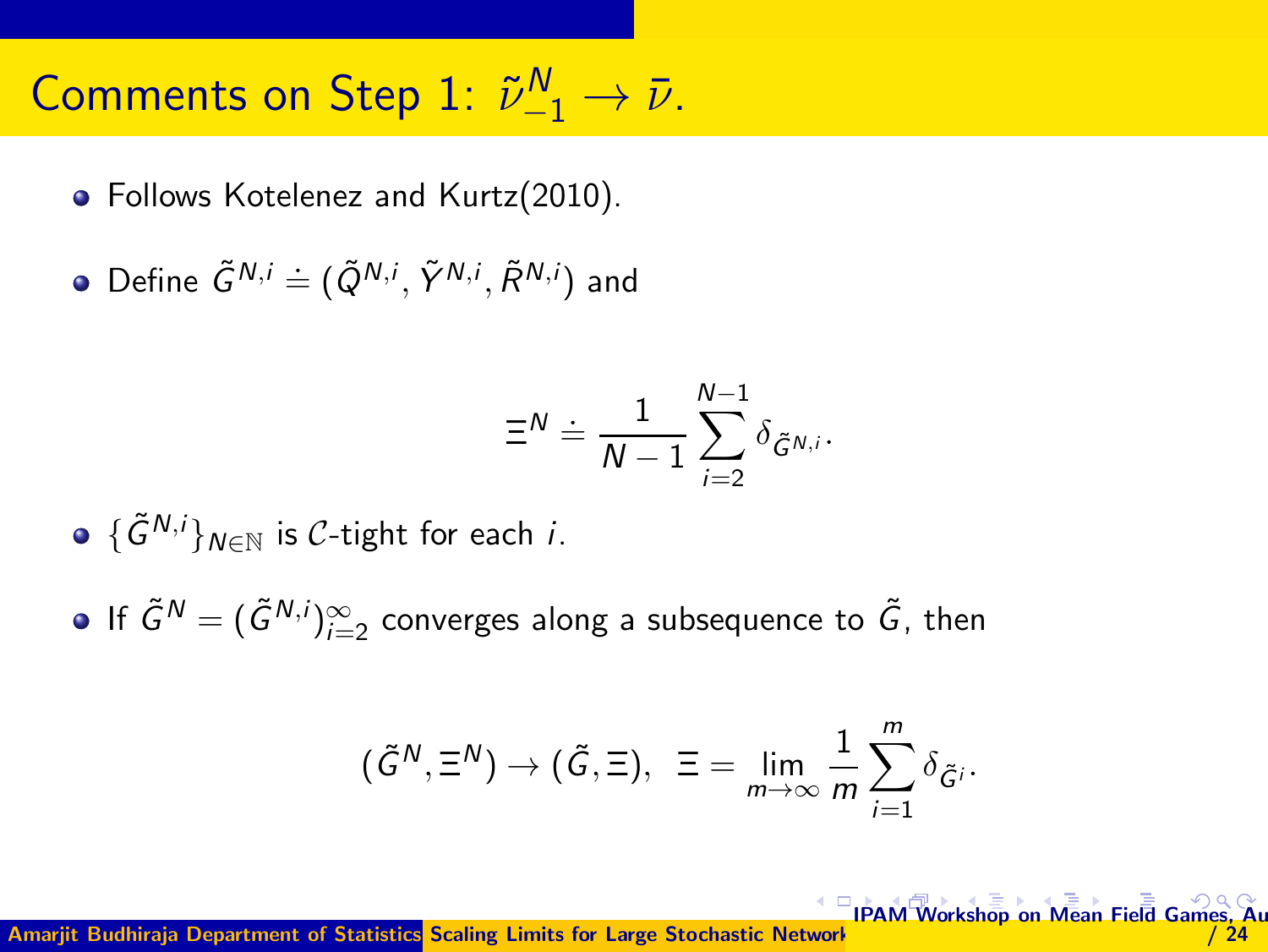# <span id="page-20-0"></span>Comments on Step 1:  $\tilde{\nu}_{-1}^N \rightarrow \bar{\nu}$ .

Characterization. For  $i \geq 2$ , with  $\tilde{G}^i = (\tilde{Q}^i, \tilde{Y}^i, \tilde{R}^i)$ ,

$$
(\tilde{Q}^i, \tilde{Y}^i, \tilde{R}^i) = \Gamma(x + \int_0^{\cdot} b(s, \tilde{Q}^i(s), \hat{\alpha}(s, \bar{\nu}(s), \tilde{Q}^i(s), DV_{\bar{\nu}}(s, \tilde{Q}^i(s)))) ds + \sigma B^i).
$$

This shows that  $\tilde{Q}^i$  are i.i.d.  $\bar{\nu}$ . Thus

$$
\lim_{N \to \infty} \tilde{\nu}_{-1}^N = \lim_{N \to \infty} \Xi_{(1)}^N = \Xi_{(1)} = \lim_{m \to \infty} \frac{1}{m} \sum_{i=1}^m \delta_{\tilde{Q}^i} = \bar{\nu}.
$$

Amarjit Budhiraja Department of Statistics Scaling Limits for Large Stochastic Network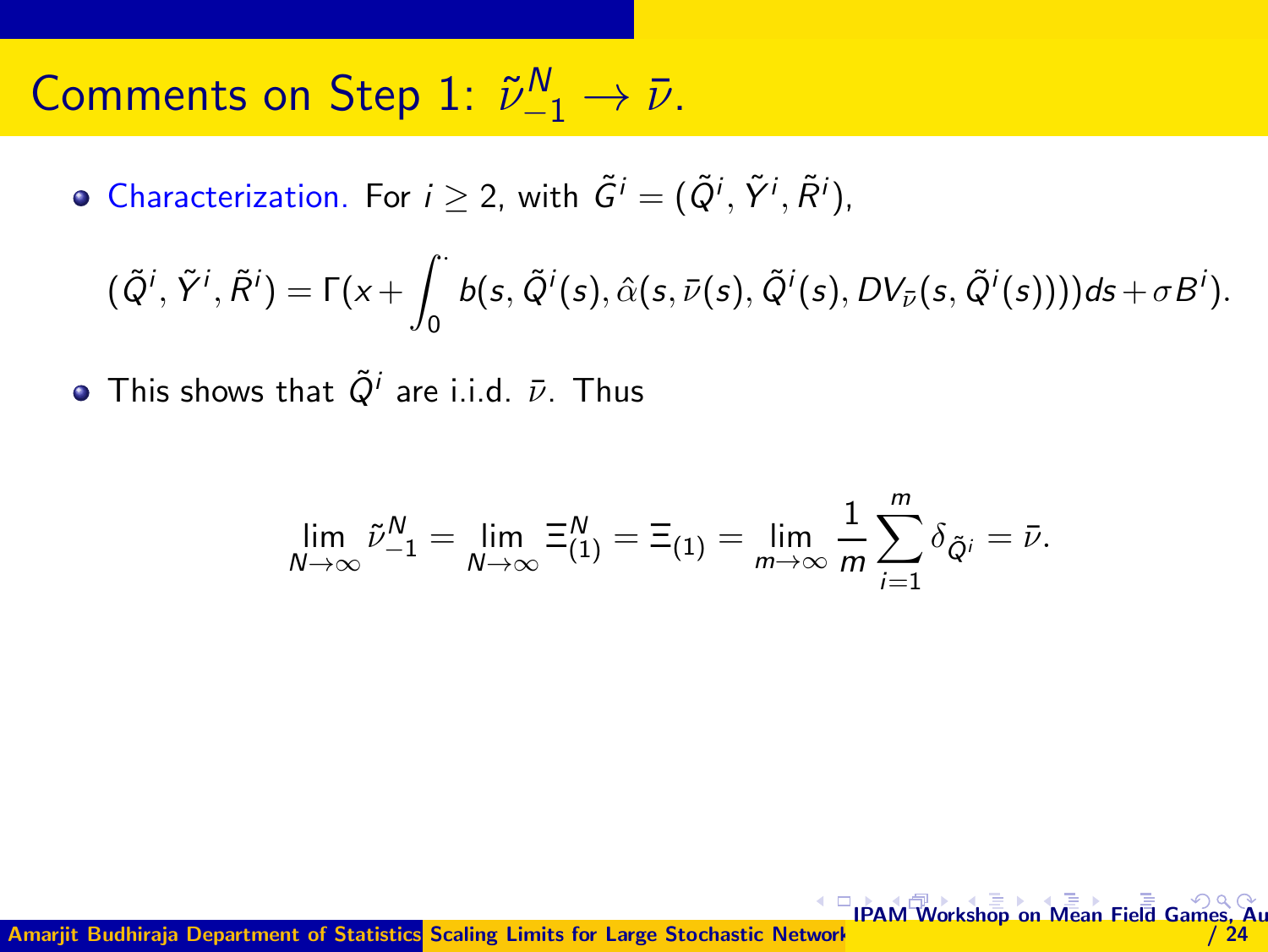### <span id="page-21-0"></span>Numerical Approximations.

- Construction of an asymptotic Nash equilibrium requires the solution of the MFG.
- Tractable expressions for the MFG solution are not available in general.
- Suitable numerical approximations needed.
- We introduce a Markov chain approximation method to construct numerical solutions of the MFG.

 $M$ [ean](#page-24-0) [Fiel](#page-0-0)[d Ga](#page-24-0)n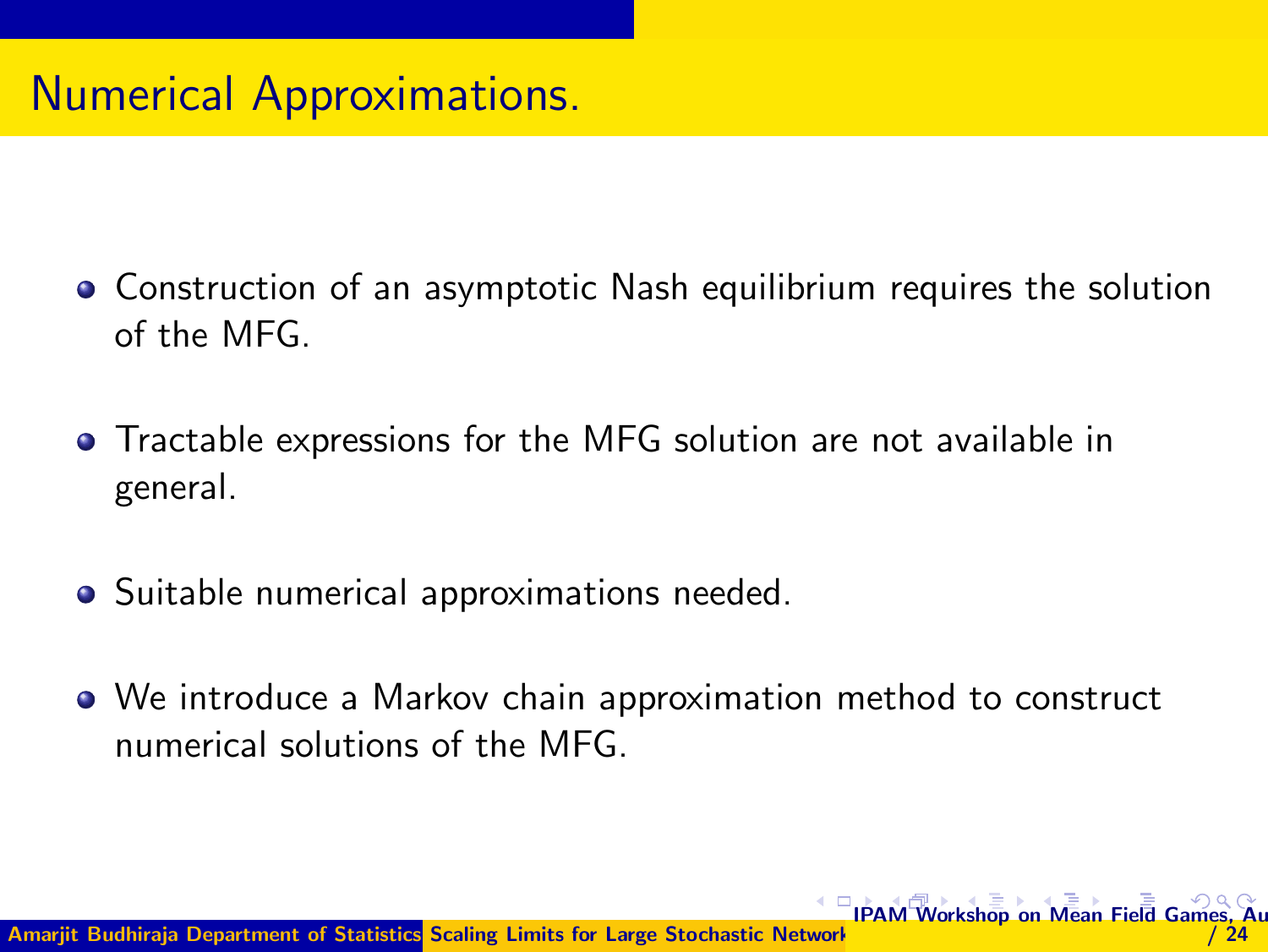- <span id="page-22-0"></span>Discretize state space: For  $h > 0$ ,  $\mathbb{S}^h \doteq \{-h, 0, h, \ldots, L + h\}.$
- Introduce a sequence of controlled Markov chains  $\{X_n^k\}_{n\in\mathbb{N}_0}$ , one for each value of the discretization parameter  $h^k>0$ , where  $h^k\rightarrow 0$  as  $k \to \infty$ .
- **Theorem.** Suppose Condition A holds and that the MFG has a unique solution. Then the law  $\nu^k \in {\mathcal P}_{\mathcal T,L}$  of the continuous time interpolation of  $X^k$  converges to  $\bar{\nu}$  for small  $T.$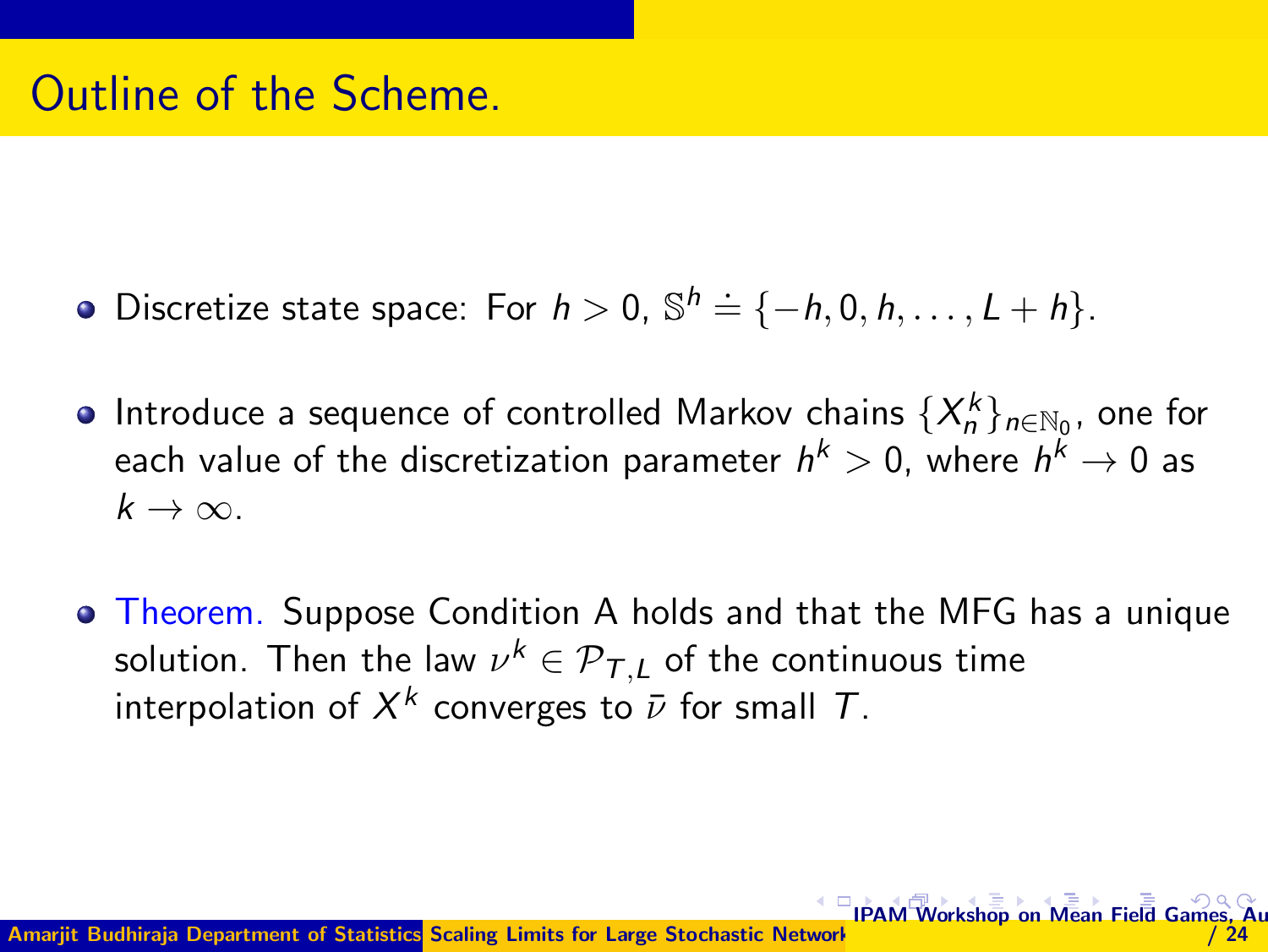#### <span id="page-23-0"></span>Construction of  $X_n^k$  $n^{\prime}$

- The *k*-th chain  $X_n^k$  is obtained by solving an approximate fixed point problem.
- Fix  $\nu \in \mathcal{P}_{TL}$ . Formulate a MDP with transition kernel and cost depending on  $\nu$ . The cost is the discretized analog of the cost in the MFG.
- Denote the law of the optimal state process (with piecewise linear interpolation) as  $\Phi_k(\nu)$ .
- $\bullet$  Approximate Contraction. For some  $q \in (0,1)$

$$
W_1^2(\Phi_k(\nu), \Phi_k(\nu')) \leq q(h_k^2 + W_1^2(\nu, \nu')).
$$